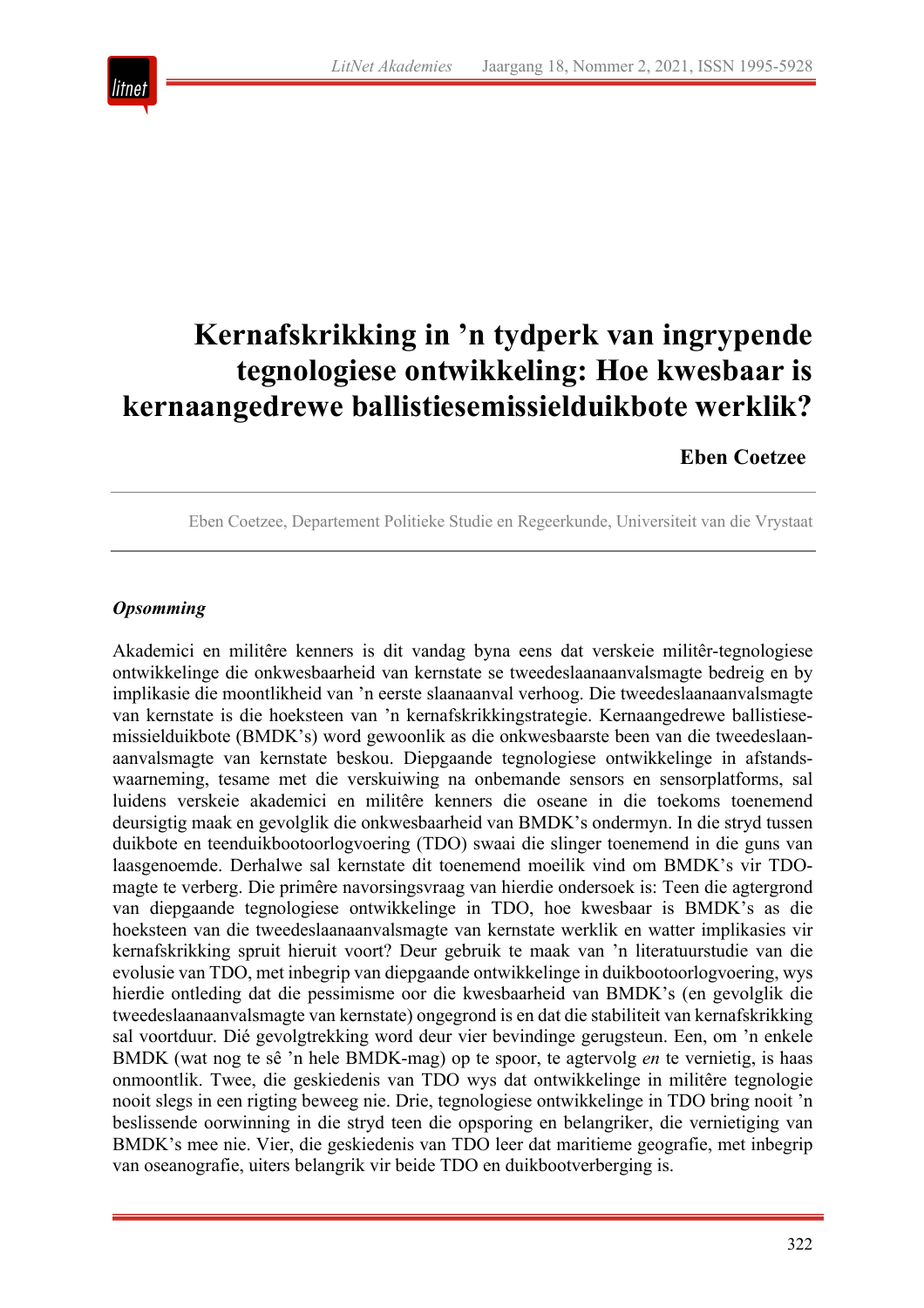

**Trefwoorde:** duikbote; kernaangedrewe ballistiesemissielduikbote (BMDK's); kernafskrikking; kernwapens; sensors; teenduikbootoorlogvoering (TDO)

## *Abstract*

#### **Nuclear deterrence in an era of sweeping technological developments: How vulnerable are ballistic missile submarines really?**

Today, it is widely argued and, within certain military and academic circles, unequivocally accepted that various military-technological developments render the second-strike forces of nuclear states increasingly vulnerable. Where the second-strike forces of nuclear states become increasingly vulnerable, a strategy based on deterrence becomes inefficacious, thus increasing the prospect of a pre-emptive attack. The second-strike forces of nuclear states have traditionally been rendered invulnerable by deploying the so-called "nuclear triad" consisting of intercontinental ballistic missiles (ICBMs), strategic bombers, and ballistic missile submarines (SSBNs). Given the patent shortcomings of ICBMs and the (apparent) vulnerability of strategic bombers to missile defences, the quiet submarine has traditionally been considered the least vulnerable leg of the nuclear triad. Moreover, SSBNs are deemed highly efficacious platforms due to their stealth and attendant ability to penetrate enemy defences and conduct various missions.

However, sweeping technological developments in remote sensing, coupled with the shift towards unmanned sensors and sensor platforms, will ostensibly make the oceans increasingly transparent, thus rendering SSBNs increasingly vulnerable to detection and, possibly, destruction. Five trends undergird arguments that developments in remote sensing are making the oceans more transparent: one, sensor platforms have become increasingly diverse; two, the spectrum of signals collected by sensors, and the techniques used for this purpose, have widened; three, remote sensing platforms are increasingly marked by persistent observation; four, part of the revolution in remote sensing is the attendant ongoing improvement in sensor resolution; and finally, these four developments are undergirded by improvements in data transmission. In the battle between hiders and seekers or, differently phrased, submarines and anti-submarine warfare (ASW), the pendulum is, it seems, swinging in the direction of the latter. Accordingly, nuclear states are likely to find it increasingly difficult in the future to conceal SSBNs from the "eyes" and "ears" of ASW forces.

The primary research question of this study is: Against the backdrop of sweeping technological developments in ASW, how vulnerable are SSBNs as the cornerstone of the second-strike forces of nuclear states really and what are the implications for nuclear deterrence that follow from this? The study is based on a literature study of the evolution of ASW (from the early development of the submarine to the current era) while also paying particular attention to various developments in submarine development and warfare. The conclusion reached from this analysis is that pessimism concerning the (future) vulnerability of SSBNs is unfounded and that the stability of nuclear deterrence is likely to endure remarkably well in the future. Based on examining historical and current developments in ASW and submarine warfare, four key findings are derived that inform the conclusion reached.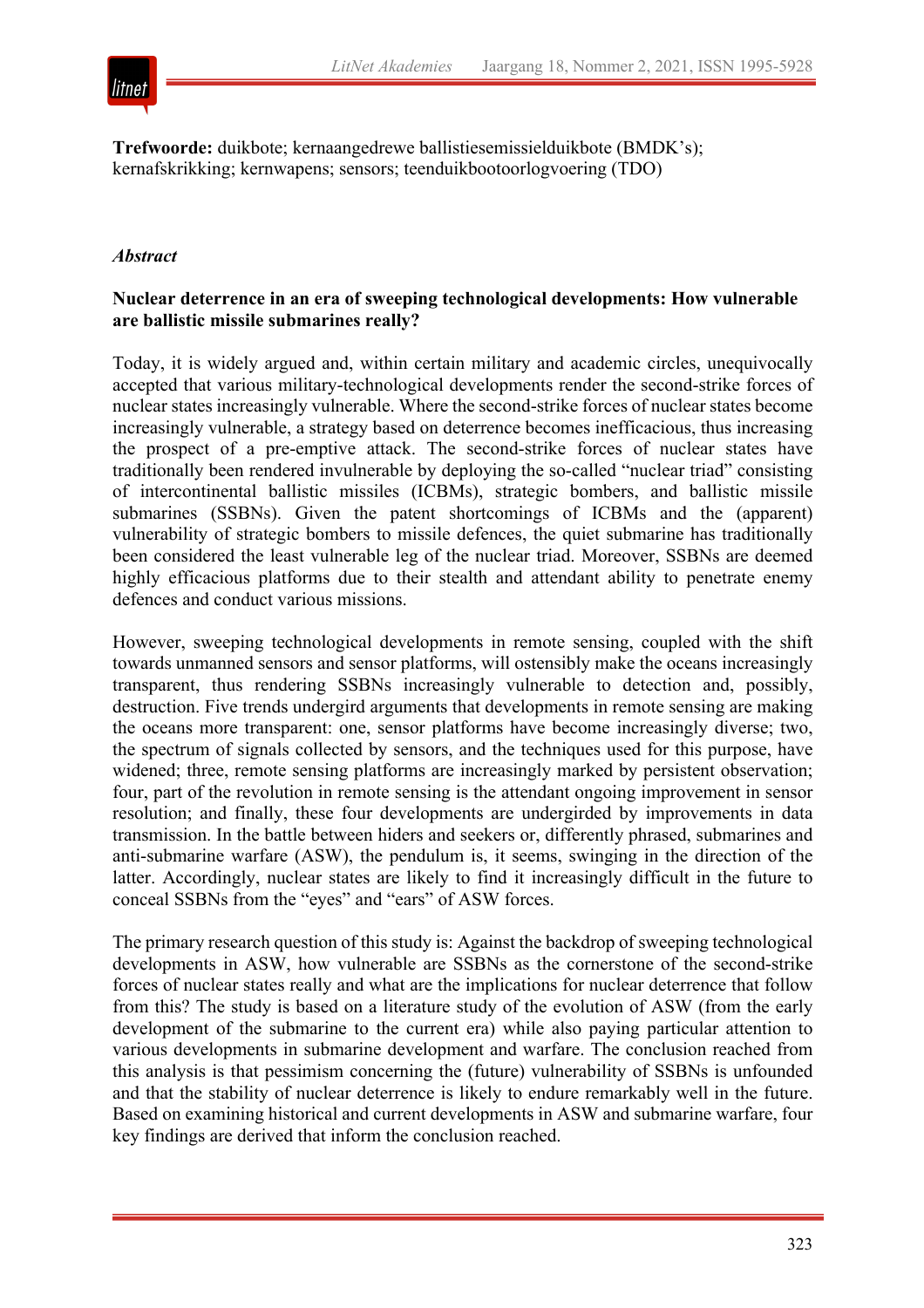

Firstly, to detect, trail and, most importantly, destroy a single SSBN (let alone an entire SSBN force) is hardly an easy task. Thus, even if some technologies may facilitate the detection of submarines in the future, the problem of destroying a single SSBN (again, let alone an entire SSBN force) remains a particularly vexing one. Secondly, the history of ASW provides powerful evidence that developments in military technology are never unidirectional. Thus, where innovative ASW developments and solutions emerge, it stands to reason that we can also expect innovative pro-submarine developments, strategies, tactics and solutions. In fact, such pro-submarine developments are already unfolding and keeping pace with ASW developments.

Thirdly, technological developments in ASW have *never* yielded a *definitive* victory in the battle against the detection, trailing and, most importantly, the destruction of SSBNs, a proposition that is likely to endure remarkably well in the future. Even the best surveillance and detection systems are fraught with limitations. Moreover, a successful ASW strategy requires the successful integration of multiple independent factors, *inter alia*, multiple ASW forces, highly efficacious ASW concepts, considerable investment, maritime geography, and the expertise of ASW forces. There is today only one navy (i.e. the United States Navy) capable of engaging in full-spectrum ASW, a feat that should not conceal the harsh reality that even the US Navy cannot detect, trail and, importantly, destroy *all* the SSBNs – and all of them *at once* – of an adversary.

Finally, the history of ASW powerfully attests to the importance of maritime geography and, concomitantly, oceanography for both ASW and submarine concealment. Current and future acoustic surveillance systems are likely to remain dependent on real estate for signal processing. The concomitant result is that maritime geography will be more favourable to some states than others. At the same time, oceanographic data are becoming increasingly voluminous owing to the use of underwater gliders, which in turn strengthens submarine efforts to operate more quietly and avoid detection. In addition, the growing industrial use of the oceans, coupled with the increase in the number of states deploying (and yet to deploy) submarines, will further hamper efforts to detect SSBNs.

Accordingly, this analysis illustrated that sweeping developments in particularly remote sensing would *not* render the pre-eminent pillar of states' second-strike forces, to wit SSBNs, increasingly vulnerable. Nuclear deterrence is likely to endure remarkably well in the future. Emerging technological developments, notably big data, artificial intelligence, and quantum computing, are often envisioned as key developments that will most likely increase the efficacy of ASW forces by 2050. Unlike developments in remote sensing, such possible future developments, and their implications for ASW and submarine warfare, are too vague to assess today. At any rate, three reasons provide grounds for optimism concerning the future invulnerability of SSBNs and the stability of nuclear deterrence, notwithstanding the future direction of technological development. One, it is highly unlikely that *any* future technology will render the oceans completely transparent. Two, the history of ASW powerfully illustrates that the battle between submarines and ASW forces is an *ongoing* one. In this battle, it is improbable that developments in ASW will *ever* yield a definitive victory for ASW forces. Finally, and undoubtedly the most important reason, even if some or other technology facilitates the easy detection of SSBNs, a strategy of nuclear deterrence will only be upended, and the possibility of a pre-emptive attack increased, if a would-be aggressor believes that *all* the SSBNs of a nuclear state can be destroyed and all of them *at once*. Accordingly, today and in the foreseeable future, we have sufficient grounds for believing that SSBNs are likely to remain the least vulnerable leg of the nuclear triad.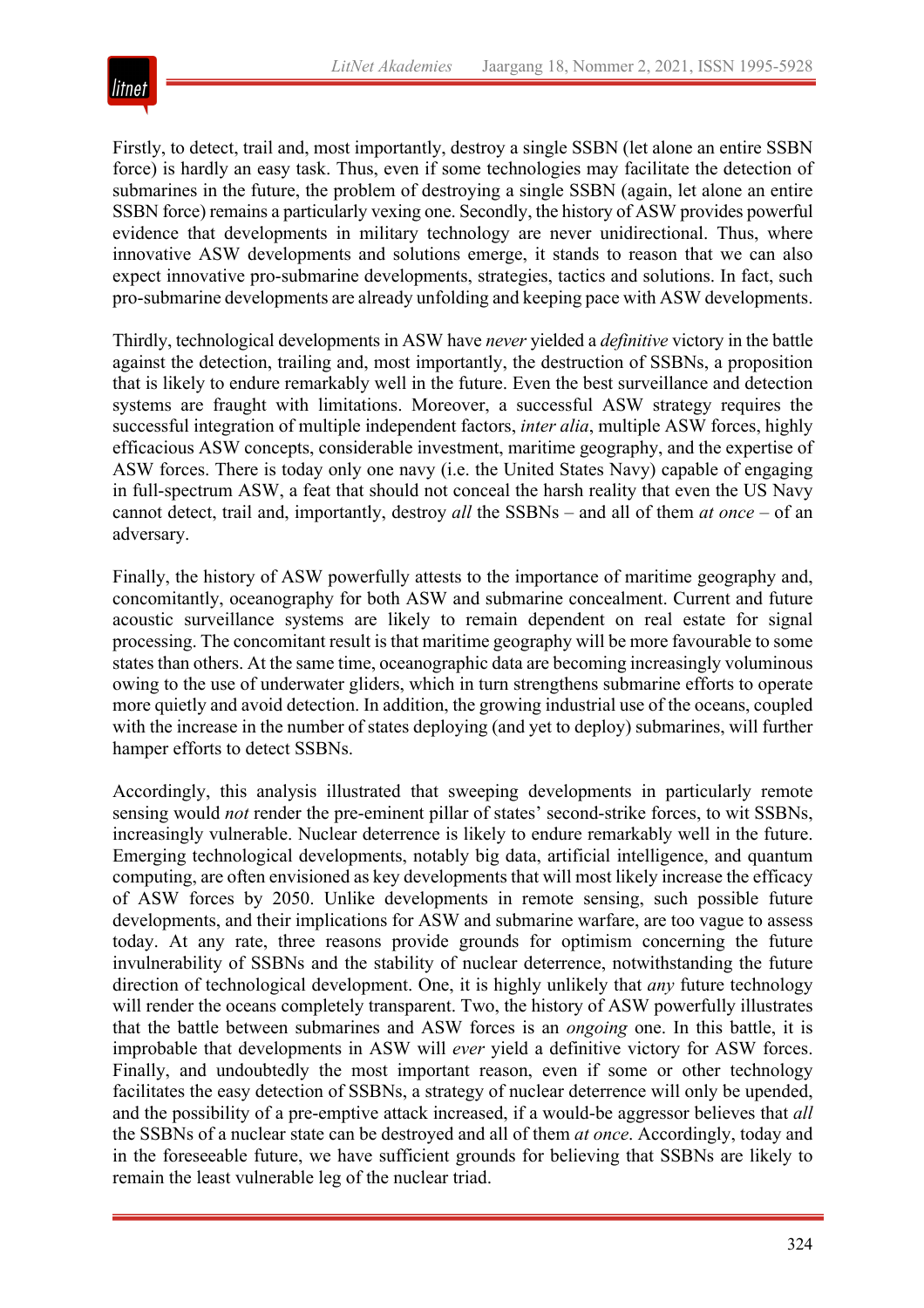

**Keywords:** anti-submarine warfare (ASW); ballistic missile submarines (SSBNs); nuclear deterrence; nuclear weapons; sensors; submarines

# **1. Inleiding**

Akademici en militêre kenners is dit vandag byna eens dat verskeie militêr-tegnologiese ontwikkelinge die onkwesbaarheid van die tweedeslaanaanvalsmagte van kernstate ondermyn (Layne 2020:34; Clark, Cropsey en Walton 2020; Klare 2020; Geist en Lohn 2018; Lieber en Press 2018; Lieber en Press 2017). Die tweedeslaanaanvalsmagte van kernstate vorm die hoeksteen van 'n kernafskrikkingstrategie en verwys na "die eerste teenaanval met kernwapens in 'n oorlog nadat 'n eerste slaanaanval met 'n voldoende vermoë tot effektiewe vergelding oorleef is" (Venter, Botha, Du Plessis en Alberts 2017:172). Waar die tweedeslaanaanvalsmagte van kernstate toenemend kwesbaar word, word 'n strategie geskoei op kernafskrikking nietig, en verhoog die waarskynlikheid van 'n voorkomende aanval ("pre-emptive attack") (Klare 2020). 'n Voorkomende aanval het ten doel om die tweedeslaanaanvalsmagte van 'n kernstaat te vernietig sodat vergelding onmoontlik is (Waltz 2013:17). Die toenemende kwesbaarheid van die tweedeslaanaanvalsmagte van kernstate en, terselfdertyd, die moontlikheid van 'n voorkomende aanval, verhoog die moontlikheid van konvensionele of kernoorlog met rasse skrede.

Die onkwesbaarheid van die tweedeslaanaanvalsmagte van kernstate word vandag oorwegend deur die sogenaamde kerntriade ("nuclear triad"), bestaande uit bomwerpers, interkontinentale ballistiese missiele (IKBM'e) en kernaangedrewe ballistiesemissielduikbote (BMDK's),<sup>1</sup> verseker. Reeds sedert die laat 1980's waarsku kernwaarnemers soos Thomas Schelling egter dat IKBM'e "'n bron van verleentheid" is, juis omrede hulle uiters kwesbaar vir 'n voorkomende aanval is (Snyder, Pelopidas, Lieber en Press 2018:192; alle vertalings van aanhalings uit bronne is deur die artikelskrywer). Bomwerpers is weer kwesbaar vir toenemend gesofistikeerde lugverdedigingsisteme (Clark e.a. 2020:27). Gegewe die klaarblyklike tekortkominge van bomwerpers en IKBM'e, word BMDK's deur die bank as die onkwesbaarste deel van die kerntriade voorgehou (Clark e.a. 2020:27). Die doeltreffendheid van BMDK's berus op hul sluipvermoë ("stealth") en derhalwe hul vermoë om die verdediging van die vyand stilletjies te infiltreer en verskeie opdragte (o.a. verkenningstogte en aanvalsoorlogvoering) uit te voer (Clark e.a. 2020:39). Diepgaande tegnologiese ontwikkelinge in afstandswaarneming ("remote sensing"), met inbegrip van onbemande sensors en sensorplatforms (spesifiek: onbemande lugvaartuie (OLV), onbemande onderwatervaartuie (OOV) en onbemande oppervlakskepe (OOS)), bied toenemende uitdagings vir die sluipvermoë (en derhalwe die kwesbaarheid) van BMDK's en swaai die slinger toenemend in die guns van teenduikbootoorlogvoering ("antisubmarine warfare" (ASW), oftewel TDO).

Diepgaande ontwikkelinge in TDO-sensors en -platforms beloof oënskynlik om die onkwesbaarheid van BMDK's en met inbegrip hiervan, die tweedeslaanaanvalsmagte van kernstate te ondermyn. Die prent wat hiér geskets word, is derhalwe een van diepliggende pessimisme oor die voortdurende stabiliteit van kernafskrikking. Met dít in gedagte, tree die primêre navorsingsvraag van hierdie ondersoek na vore: Teen die agtergrond van diepgaande tegnologiese ontwikkeling in TDO, hoe kwesbaar is BMDK's as die hoeksteen van die tweedeslaanaanvalsmagte van kernstate werklik en watter implikasies vir kernafskrikking spruit hieruit voort? Aan die hand van 'n literatuurstudie van die evolusie van TDO,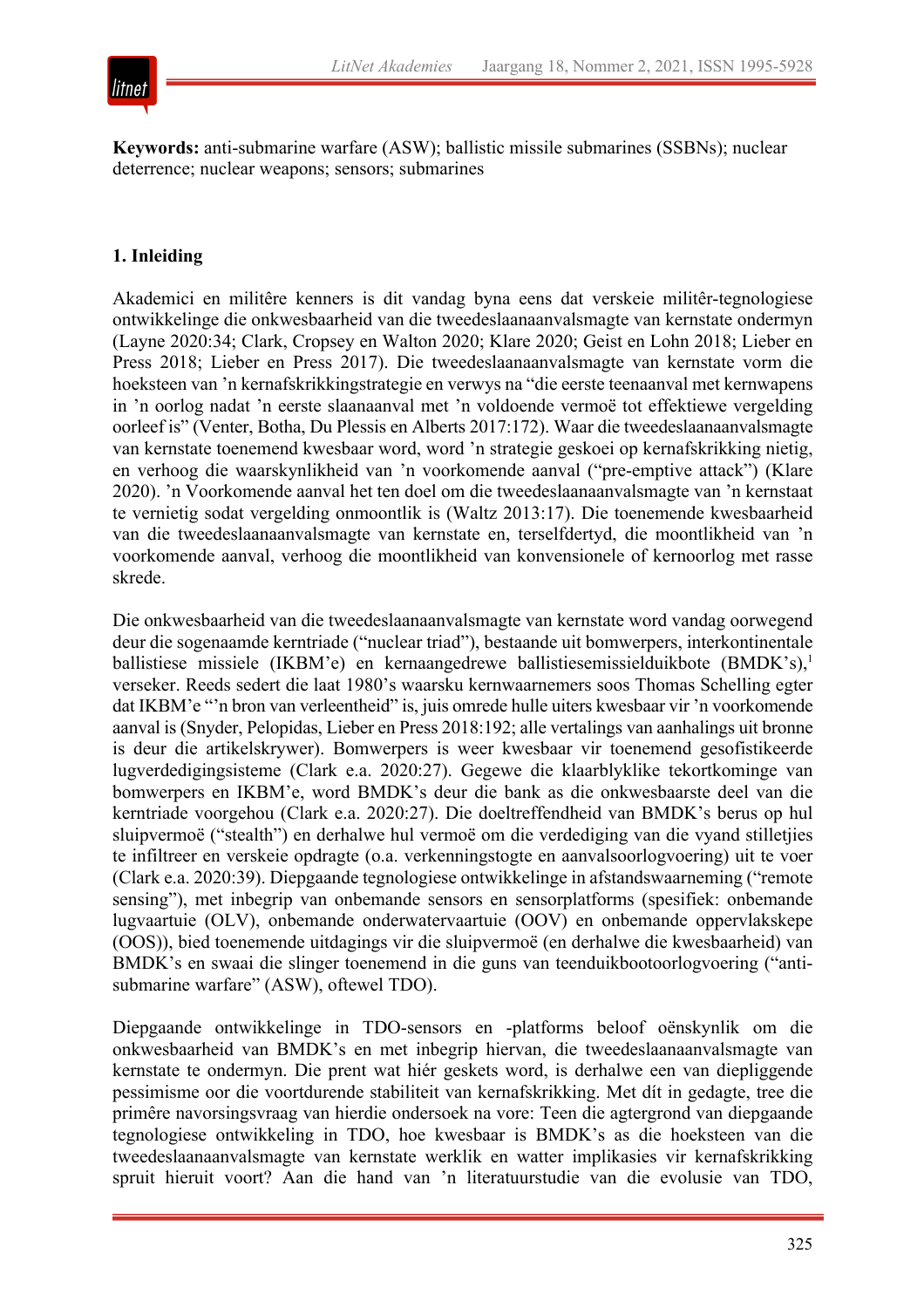

met inbegrip van diepgaande ontwikkelinge in duikbootoorlogvoering, wys hierdie ontleding dat die pessimisme oor die kwesbaarheid van BMDK's (en by implikasie die tweedeslaanaanvalsmagte van kernstate) ongegrond is en dat die stabiliteit van kernafskrikking sal voortduur. Die struktuur van die artikel is soos volg. Die ondersoek skenk allereers aandag aan die ontstaan en ontwikkeling van ondersese oorlogvoering in die tydperk vanaf Antieke Griekeland tot en met 1945. Tweedens word die evolusie van TDO gedurende die Koue Oorlog bespreek. Derdens, teen die agtergrond van die Koue Oorlog en met spesifieke verwysing na ontwikkelinge in afstandswaarneming en onbemande sensors en platforms, word TDO in die konteks van die hede én die toekoms bespreek. Vierdens word lesse vanuit die geskiedenis van TDO, met inbegrip van die uitdagings om BMDK's op te spoor, te agtervolg *en* te vernietig, in die konteks van die navorsingsvraag bespreek. Die artikel sluit af met 'n opsomming van die vernaamste bevindinge en skenk kortliks oorweging aan die waarskynlikheid dat ander tegnologieë, wat vandag nog te vaag is ten einde hul uitwerking op BMDK's te verreken, die oseane in die toekoms deursigtig sal maak.

## **2. Die evolusie van TDO: Antieke Griekeland tot 1945**

Ondersese oorlogvoering maak reeds sedert die vroegste tye deel uit van oorlogvoering. Die Griekse historikus Thucydides vermeld dat duikers met groot sukses gedurende die beleg van Sirakuse (213–212 VHJ) ingespan is, terwyl Alexander die Grote na oorlewering tydens die beleg van Tirus (332 VHJ) van duikers en duikerklokke gebruik gemaak het (Emley 2017; National Oceanic and Atmospheric Administration 2001:2). Land- en seemyne is reeds sedert die 14de eeu deur Chinese ingenieurs ontwikkel en deur Engeland tydens die beleg van La Rochelle (1627) gebruik (Clark e.a. 2020:14). Tydens 1771–1775 word die wêreld se eerste duikboot, die *Turtle*, deur die Amerikaner David Bushnell ontwerp (Naval History and Heritage Command 2017). Dat die *Turtle* primitief was, is natuurlik vanselfsprekend, maar die ontwerp het weliswaar die vier basiese vereistes vir 'n suksesvolle militêre duikboot omvat, te wete die vermoë om te kan duik, beweging onder die water, die voorsiening van voldoende lugtoevoer vir die duikbootoperateur en die vermoë om operasies teen oppervlakskepe te loods (Naval History and Heritage Command 2017).

Die ontwikkeling van die *Whitehead*-torpedo in 1866 het die weg gebaan vir die ontwikkeling van selfaangedrewe torpedo's en het 'n beduidende invloed op ondersese oorlogvoering uitgeoefen (Moe 2003:1). Gegewe dat enersyds, duikbote gedurende hierdie tydperk deur onbetroubare aandrywing en dryfvermoë gekortwiek is en andersyds, die *Whitehead*-torpedo slegs 'n lanseerbuis vereis het en op enige oorlogskip aangewend kon word, het torpedobote (en nié duikbote nie) tot die laat 19de eeu die taktiese voorrang geniet (Clark e.a. 2020:15). Dit was veral die Franse Vloot wat die ontwikkeling van die torpedo koorsagtig aangewend het deur 'n vloot vinnige torpedobote en langafstandkaperskepe ("long-range commerce raiders") te ontwikkel, gepaardgaande met langtermynbelegging in duikbootontwikkeling (Clark e.a. 2020:15). Die Franse Vloot se aanwending van torpedobote het weer die Britse Vloot en die Duitse Vloot genoop om torpedojaers te ontwikkel (wat later weer op torpedo-toegeruste torpedojaers uitgeloop het) (Clark e.a. 2020:15).

Die eerste volwaardige moderne duikboot, die *Holland*, is gedurende 1900 deur die Amerikaanse Vloot in gebruik geneem (Cote 2003:5). Die *Holland*, in teenstelling met voorafgaande duikbote, was die eerste ontwerp wat 'n binnebrandenjin (vir oppervlakoorlogvoering) met 'n battery-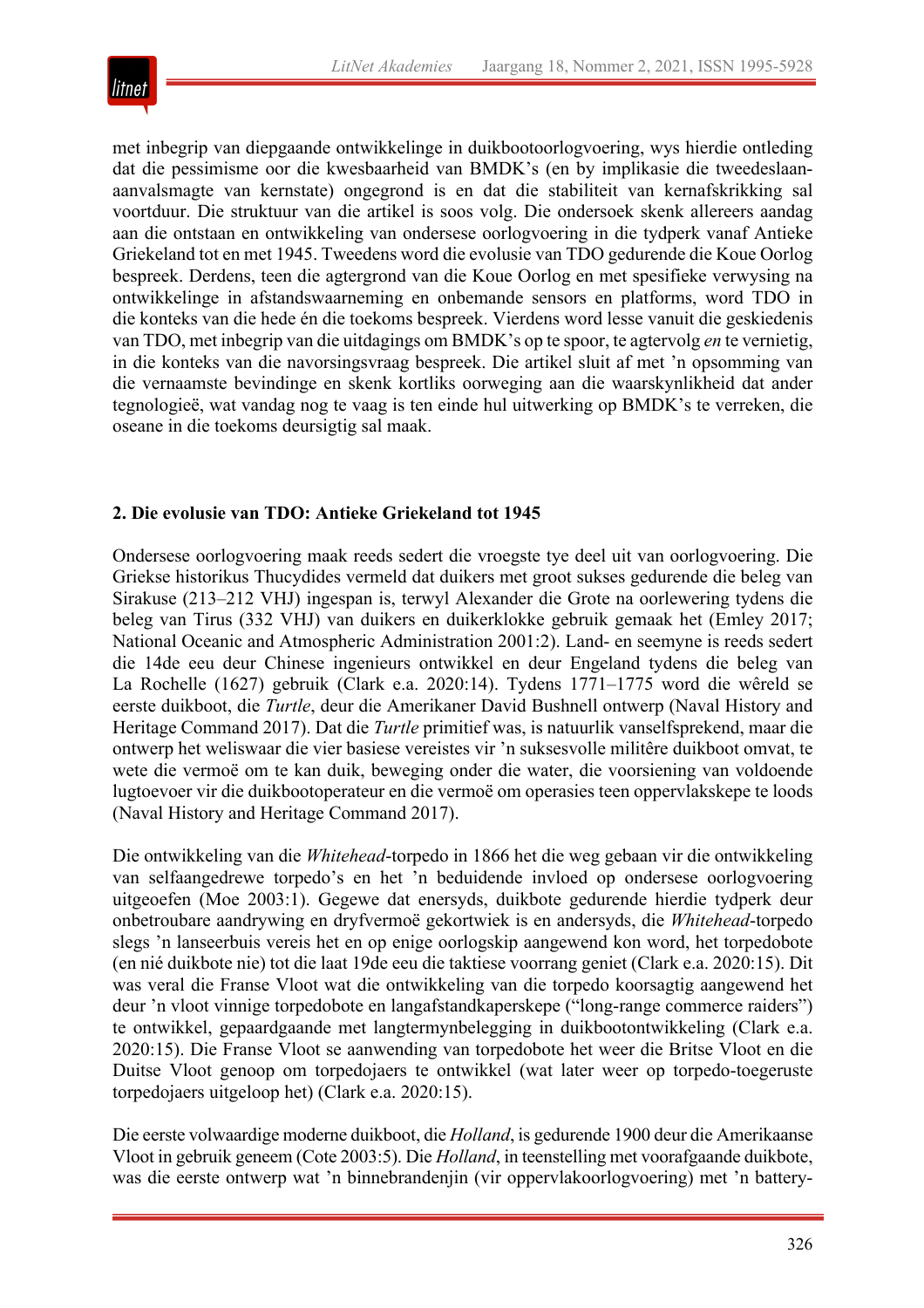

aangedrewe elektriese motor (vir ondersese oorlogvoering) gekombineer het (Cote 2003:5). In 'n poging om die Franse voordeel voortspruitend uit die aanwending van die torpedo te kelder, het veral die Verenigde Koninkryk en Duitsland gedurende die vroeë 1900's toenemend klem op ondersese oorlogvoering geplaas (Clark e.a. 2020:15). Albei dié lande het voorsien dat deur te duik, duikbote onsigbaar word, wat hulle in staat sou stel om kragtige oppervlakskepe stilletjies te nader en 'n torpedo-aanval onder die waterlyn (waar 'n vaartuig die kwesbaarste is) te loods (Cote 2003:5). Die sluipvermoë en onderwaterslaankrag van duikbote is reeds van meet af die beslissende eienskappe van die duikboot, met die noodsaaklikheid van mobiliteit wat ietwat later bygevoeg is (Sasgen 2009:41).

# *2.1 Die Eerste Wêreldoorlog*

In albei wêreldoorloë het die duikboot 'n beslissende rol gespeel om die seemoondhede se drang na seebeheer te ondermyn, 'n uitkoms voortspruitend uit die wisselwerking van twee faktore: enersyds, die inherente vermoëns van die duikboot as 'n nuwe, revolusionêre wapen en andersyds, die onvermoë of onwilligheid van die destydse seemoondhede om die nuwe bedreiging te voorsien en dienooreenkomstig vernuwende teenduikbootmaatreëls te ontwikkel (Cote 2003:1). In die dekade voor die Eerste Wêreldoorlog het 'n snelle sintese in tegnologie meegebring dat duikbote oor drie basiese rolle beskik het, te wete kusverdediging, maritieme afslyting ("naval attrition") en handelsoorlog (Lautenschlager 1986:139). Dit is veral laasgenoemde, te wete handelsoorlog, wat die primêre rol van die duikboot gedurende die Eerste Wêreldoorlog uitgemaak het, 'n rol wat terloops nie voor die oorlog deur enige van die seemoondhede ernstig oorweeg is nie.

Met die aanvang van die Eerste Wêreldoorlog het die Duitse Vloot oor 24 U-bote ("U-boats") beskik; 'n bykomende 340 is gedurende die oorlog vervaardig en 199 is eindelik vernietig (Lindsey 1976:30). Die Duitse veldtog teen die handelsvloot van die Geallieerdes het egter eers vroeg in 1915 begin, met onbeperkte duikbootoorlogvoering wat eers teen Februarie 1917 in volle swang gekom het (Cote 2003:6). Drie faktore het die Duitse Vloot toenemend in die rigting van 'n strategiese skuif na die gebruik van duikbote teen handelsvaartuie gedruk: een, die oorhand van die Britse Vloot se oorlogskepe (veral die nuwe Britse gevegskruisers) vergeleke met dié van Duitsland; twee, die onvermoë (weens tegnologiese beperkinge in afstand en spoed) van duikbote om oorlogskepe te agtervolg, te herposisioneer en 'n aanval te loods; en drie, die Britse blokkade van die Noordsee en die Engelse Kanaal, wat Duitse logistiek erg geknou het (Clark e.a. 2020:16; Janicki 2014).

Die bedreiging wat die Duitse Vloot vir die Geallieerde handelsvloot ingehou het, was beduidend. Gedurende 1914–1918 het Duitse U-bote ongeveer 13 miljoen grootton gesink en gedurende April tot Junie 1917 alleen, het U-bote meer tonnemaat gesink as gedurende 1916 en, selfs meer verwoestend, dubbel die hoeveelheid vergeleke met 1915 (Clark e.a. 2020:17). Dit was slegs gedurende die laaste jaar van die oorlog dat die Geallieerdes daarin kon slaag om die Duitse U-bootbedreiging die hoof te bied, en veral deur die gebruik van 'n TDO-taktiek wat eweneens gedurende die Tweede Wêreldoorlog aangewend is, te wete konvooitaktiek (Friedman 2019:18). Die gebruik van konvooitaktiek, wat veral tot volle krag ontwikkel het na die Amerikaanse toetrede tot die oorlog, het ten doel gehad om die Geallieerde handelsvloot te beskerm deur handelskepe saam te groepeer (d.i., in 'n konvooi) eerder as dat skepe onmiddellik vaar nadat hulle hul vrag ontvang het (Clark e.a. 2020:17). Voorts was dié konvooie onder militêre geleide, met die Britse Vloot en die Amerikaanse Vloot wat torpedojaers en seepatrollievliegtuie ("maritime patrol aircraft") ingespan het om konvooie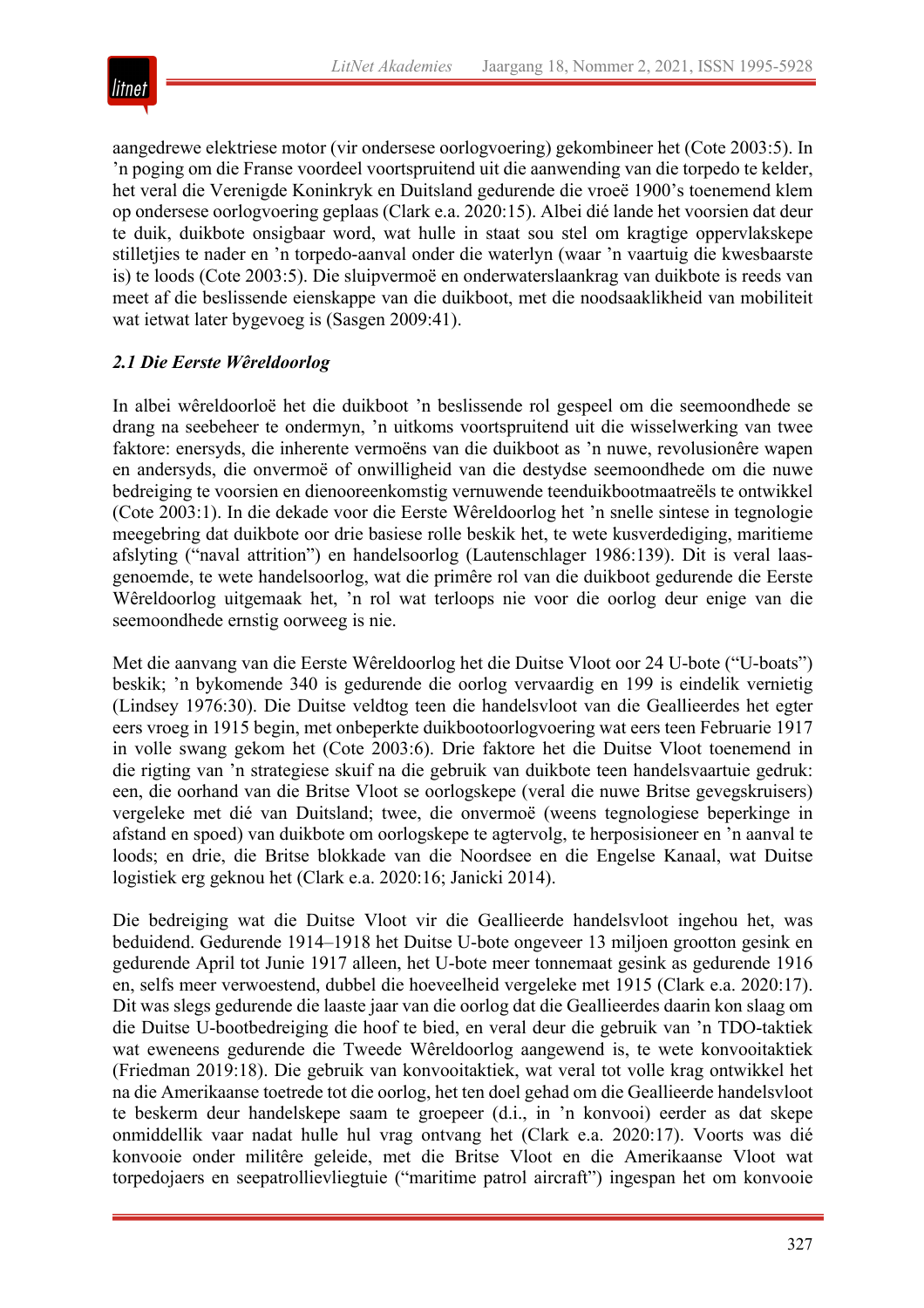

deur welbekende duikbootjagvelde te vergesel (Clark e.a. 2020:17). 'n TDO-strategie geskoei op konvooie onder militêre geleide het egter eise aan die Britse Groot Vloot gestel (gegewe die voortbestaan van die Duitse Hoogseevloot), met die gevolg dat die Britse Vloot en die Britse handelsvloot waarskynlik nie die U-bootbedreiging sonder Amerikaanse hulp sou oorleef het nie (Cote 2003:7).

# *2.2 Die tydperk tussen die twee wêreldoorloë*

In die tydperk tussen die twee wêreldoorloë het ondersese oorlogvoering groter voorrang geniet én meer gesofistikeerd geraak (Clark e.a. 2020:17). Die duikbote van die Eerste Wêreldoorlog was in der waarheid niks meer nie as oppervlakskepe wat slegs geduik het om 'n aanval te loods of aan gesofistikeerde oppervlakskepe te ontsnap. Wanneer dié duikbote wél geduik het, het hulle 'n aansienlike mate van mobiliteit, tydruimtelike bewustheid ("situational awareness") en eindelik slaankrag ingeboet (Cote 2003:8). Sodanige beperkinge het grotendeels uit tegniese beperkinge voortgespruit, hoewel dit óók tekenend was van verwagtinge oor die primêre missie van duikbote, te wete kusverdediging of vlootondersteuning, wat beide die moontlikheid van aanvalle op vlootbates veronderstel het, waarteen oppervlakgevegte buitengewone risiko's ingehou het (Cote 2003:8).

Begrotingsbeperkinge gedurende die tydperk het 'n beduidende uitwerking op die wydverspreide vervaardiging en toets van TDO-tegnologie gehad; gevolglik was innovasie in TDO hoofsaaklik doktrinêr van aard (Clark e.a. 2020:17). Teen die agtergrond van lesse uit die Eerste Wêreldoorlog geleer en met die oog op 'n toekomstige seeoorlog, het die bevelvoerder van die Duitse duikbootvloot (later admiraal) Karl Dönitz voorsien dat 'n grootskaalse duikbootveldtog teen die Geallieerde handelsvloot Brittanje op sy knieë sou dwing (Clark e.a. 2020:18). Dönitz het egter (korrek) voorsien dat die Geallieerdes 'n strategie geskoei op konvooitaktiek onder militêre geleide sou aanwend. Die Duitse veldtog teen die Geallieerde handelsvloot gedurende die Eerste Wêreldoorlog het gewys dat duikbootaanvalle teen handelskepe uiters doeltreffend gedurende die nag, op die oppervlak, en op kort afstand geloods kon word, ten spyte van die teenwoordigheid van 'n militêre geleide (Cote 2003:8). 'n Groter uitdaging was om die uitwerking van hierdie aanvalle te vergroot en met dié vraagstuk in gedagte, het Dönitz die sogenaamde wolwetroptaktiek ("wolf pack tactics" of *Rudeltaktik* in Duits) ontwikkel, 'n taktiek wat aanvanklik met groot welslae gedurende die Tweede Wêreldoorlog gebruik is (Howe 1971:62). Hiervolgens is voorsien dat groepe Duitse U-bote, by wyse van gekoördineerde taktiek, die konvooie van die Geallieerdes sou konfronteer, en sodoende sou baie U-bote voordeel kon trek uit die opspoor van 'n enkele konvooi (Howe 1971:62).

Met die wolwetroptaktiek in gedagte, het Duitse duikbootontwerpers koorsagtig te werk gegaan om die afstand, reikafstand ("range") en slaankrag van Duitse duikbote te verbeter (Cote 2003:8). Op hul beurt, het die Japannese Vloot 'n leidende rol in die ontwikkeling van nuwe torpedo's en seemyne gespeel (Clark e.a. 2020:17). Die verdere ontwikkeling van hoëfrekwensieradio as 'n bevel-en-beheermeganisme was sentraal tot die ontwikkeling van die Duitse wolwetroptaktiek, en het oor-die-horison- kommunikasievermoëns vanaf 'n betreklik klein, swak sender ("low-powered transmitter") moontlik gemaak (Cote 2003:8). Die hoëfrekwensieradio het duikbote in staat gestel om konvooiwaarnemings aan 'n sentrale bevelspos te kommunikeer, waarna die inligting aan alle duikbote in die onmiddellike omgewing versprei is (Cote 2003:8).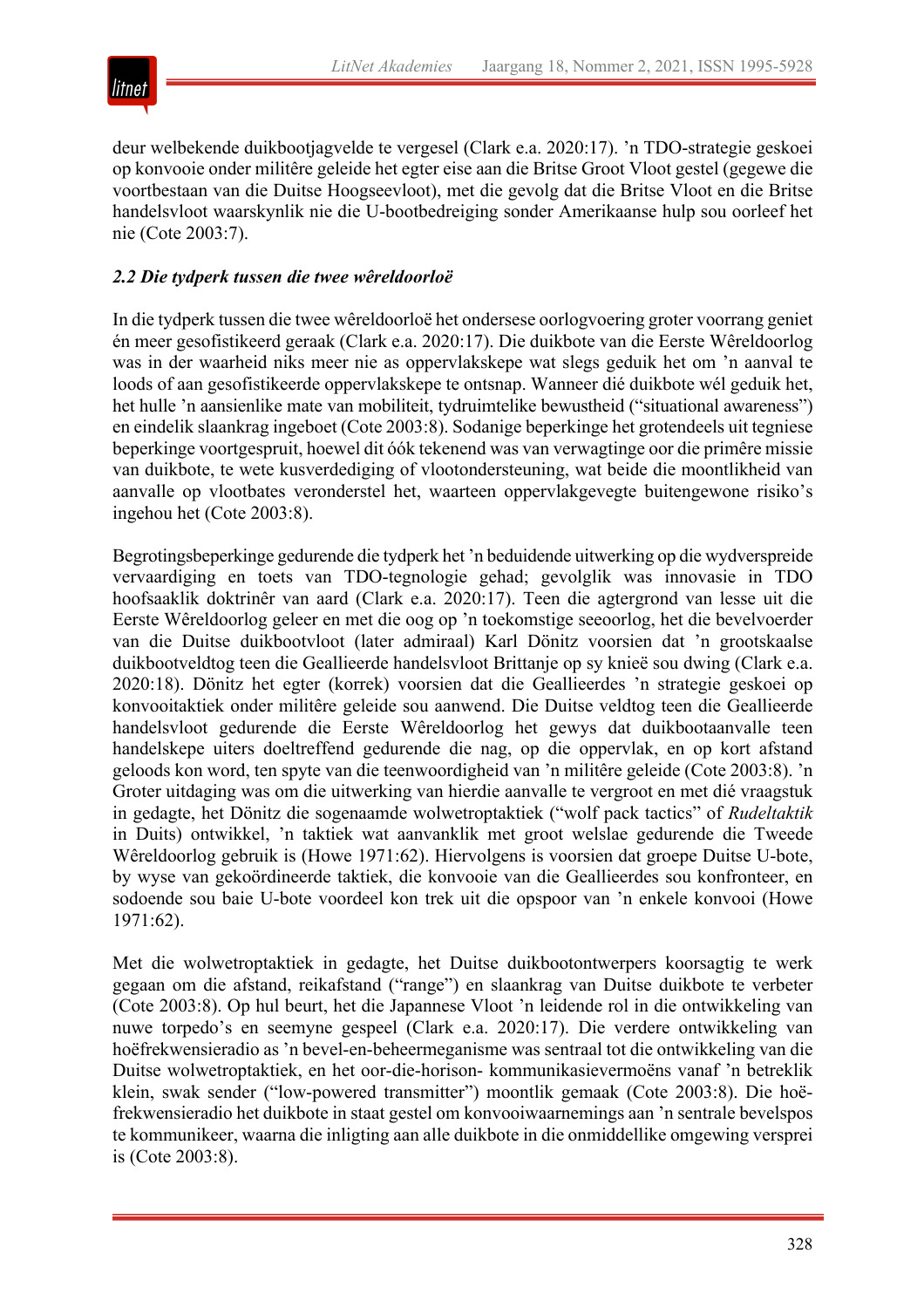

Die Duitse U-bootbedreiging vir die konvooi-gebaseerde Geallieerde handelsvloot gedurende die Eerste Wêreldoorlog het beide die Amerikaanse Vloot en die Britse Vloot in die tydperk tussen die twee wêreldoorloë genoop om meer doeltreffende TDO-tegnologie te ontwikkel (Hackmann 1986:87). Daar is algemeen aanvaar dat ondersese waarneming 'n beduidende rol in TDO kon speel en die uiteinde hiervan was die ontwikkeling van die eerste aktiewe sonar, die "Allied Submarine Detection Investigation Committee" (ASDIC) (Fitzgerald en Pittenger 2019). Hoewel daar gedurende die Eerste Wêreldoorlog geredelik van hidrofone gebruik gemaak is, en duikbote soms etlike kilometer ver gehoor kon word, was passiewe sonar gedurende dié oorlog weens twee redes uiters beperk. Die eerste rede was die vereiste dat vlootvaartuie (toegerus met passiewe sonar) geheel en al tot stilstand moes kom ten einde te verseker dat die gedruis van hul eie vaartuie nie die duikbootsein verdoof nie. Die tweede rede was die onvermoë van passiewe sonarstelsels om die rigting én die afstand na 'n teiken te verskaf (Cote 2003:9). Die koms van ASDIC het dié beperkinge uit die weg geruim, soveel so dat 'n Britse admiraal reeds gedurende 1921 gespog het dat die Britse Vloot voldoende beskerming aan toekomstige konvooie kon bied deur die aanwending van ASDIC (Hackman 1986:87).

## *2.3 Die Tweede Wêreldoorlog*

Die Tweede Wêreldoorlog was van meet af deur die Duitse veldtog van onbeperkte duikbootoorlogvoering en in reaksie hierop, Britse konvooitaktiek gekenmerk. Ofskoon die intensiteit van ondersese oorlogvoering gedurende die laaste jare van die Eerste Wêreldoorlog uiters hoog was, was die intensiteit van die Duitse veldtog van onbeperkte duikbootoorlogvoering aan die begin van die Tweede Wêreldoorlog aanvanklik laer. Twee redes kan hiervoor aangevoer word: een, die Duitse Vloot, en dié van die Geallieerdes, het betreklik min duikbote tot hul beskikking gehad; en twee, uiteenlopende operasionele eise is aan hierdie betreklik min duikbote gestel (Cote 2003:9). Aan die begin van die oorlog het die Duitse Vloot oor 57 duikbote beskik, waarvan slegs 27 seevarende Tipe VII's of IX's was (Cote 2003:9). Teen Desember 1941 kon die Duitse Vloot egter 80 duikbote per dag in die Atlantiese Oseaan ontplooi; teen Maart 1943, 'n indrukwekkende 160 duikbote per dag; en ongeveer 80–120 tot en met Augustus 1944 (Clark e.a. 2020:19). Die betreklik klein getal Duitse duikbote aan die begin van die oorlog het óók beteken dat Duitse wolwetroptaktiek aanvanklik onuitvoerbaar was, 'n probleem wat eers ten volle met die koms van meer duikbote uit die weg geruim is.

Nieteenstaande die betreklik klein duikbootgetalle, het Duitse U-bote gedurende die eerste jaar van die oorlog steeds aansienlike skade aan die Geallieerde handelsvloot berokken. Cote (2003:9) vermeld dat gedurende Junie tot Oktober 1940, die Britse handelsvloot 1,4 miljoen grootton aan die hand van Duitse U-bote verloor het, 'n verlies wat des te meer kommerwekkend was gegewe die feit dat 30% van dié Britse handelskepe deur konvooie onder militêre geleide vergesel was. Dié aanvalle het duidelik gewys dat ASDIC-toegeruste konvooie geheel en al ondoeltreffend teen die Duitse U-bootbedreiging was, selfs wanneer individuele duikbote opgeduik en aanvalle vanaf die oppervlakte geloods het (Cote 2003:9). Namate die Duitse duikbootmag vergroot het, het die aanvalle teen die Geallieerde handelsvloot met rasse skrede toegeneem. Gedurende die eerste ses maande van 1942 het die Geallieerdes byna 3,6 miljoen grootton verloor en gedurende Maart 1943 alleen, ongeveer 693 389 grootton (Roskill 1956:103, 485). Dié verliese het kragtig getuig dat die Duitse Vloot gedurende die tydperk tussen die twee wêreldoorloë die doktrinêre stryd tussen enersyds, ASDIC-toegeruste konvooie onder militêre geleide en andersyds, Duitse wolwetroptaktiek gewen het (Cote 2003:10). Nieteenstaande dié vlietende oorwinning, het verskeie TDO-tegnologieë (en innoverende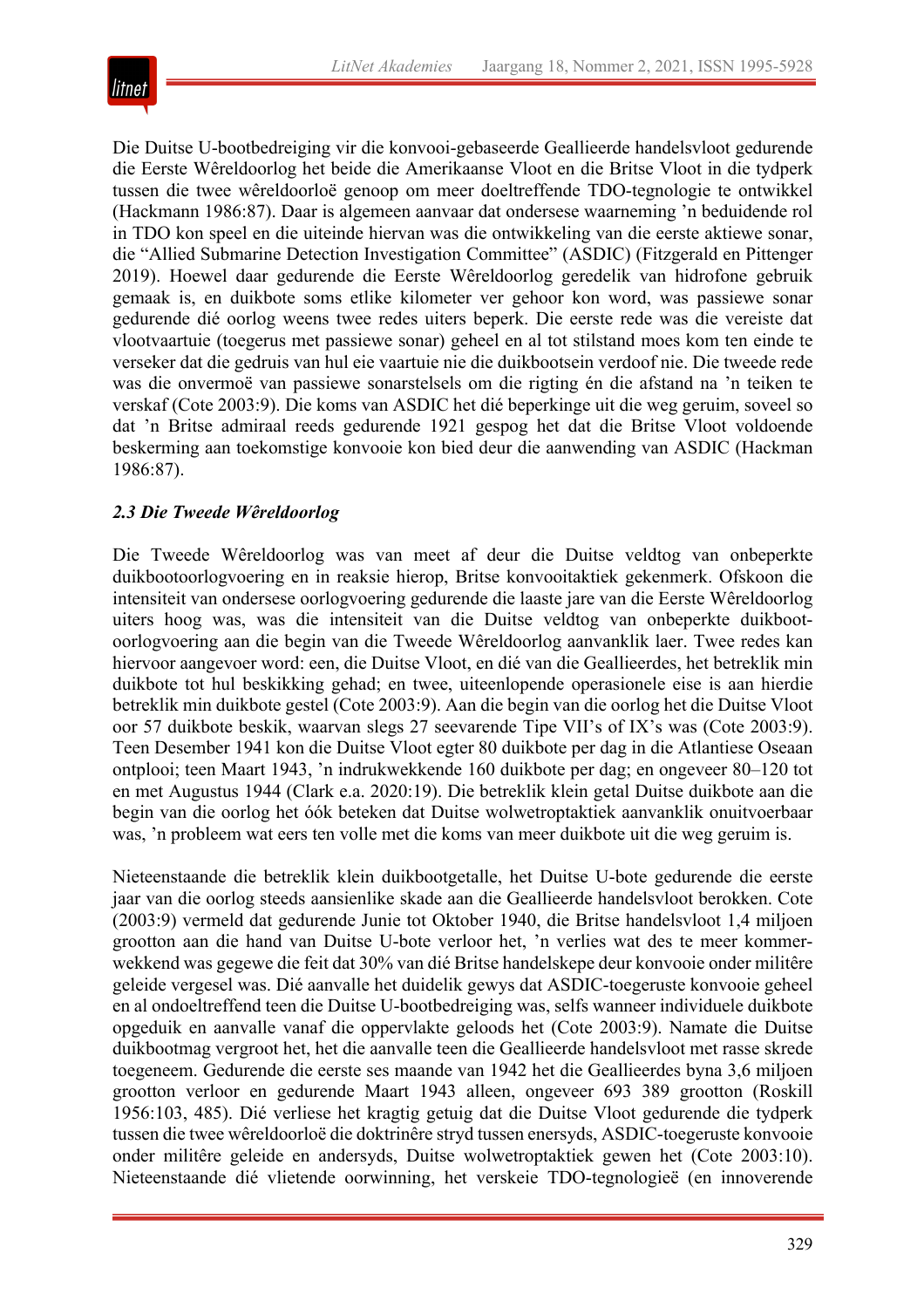

TDO-strategieë) die Geallieerdes in staat gestel om 'n ommeswaai in hul stryd teen die Duitse U-bote te bewerkstellig (Clark e.a. 2020:10).

Waarskynlik was die deurslaggewende TDO-tegnologie in die stryd teen die Duitse Ubootbedreiging die ontwikkeling en aanwending van radar-toegeruste TDO-seepatrollievliegtuie (Cote 2003:10). Verbeteringe in seepatrollievliegtuie was noodsaaklik vir die Geallieerdes se konvooitaktiek: die beperkte afstand van dié vliegtuie het ruimte vir Duitse U-bote gelaat om 'n dekkingsgaping (die sogenaamde "mid-Atlantiese-Oseaan-gaping") uit te buit, waartydens wolwetroptaktiek uiters doeltreffend uitgevoer kon word (Clark e.a. 2020:10). Die sukses van luggebaseerde TDO het uit die koppeling van mikrogolfradar met langafstandbomwerpers voortgespruit: radar het seepatrollievliegtuie in staat gestel om duikbote op die oppervlak sowat 20 tot 30 seemyl (37,04–55,56 kilometer) ver op te spoor én langafstandbomwerpers het die weg gebaan vir seepatrollievliegtuie wat die mid-Atlantiese-Oseaan-gaping uitgewis het (Cote 2003:10). Radartoegeruste TDO-seepatrollievliegtuie het eindelik Duitse U-bote (gekenmerk deur die afwesigheid van verbeterde sluipvermoë, klankonderdrukking ("quieting") en reikafstand) gedwing om te duik, wat weer die mobiliteit, kommunikasievermoëns en slaankrag van die duikbote onderdruk het (Sasgen 2009:41; Cote 2003:10). Met inbegrip van die gebruik van radartoegeruste TDO-seepatrollievliegtuie, het die toename in die aantal beskikbare oppervlakskepe met die doel om konvooie te beskerm die Duitse U-bootbedreiging 'n aansienlike knou toegedien (Friedman 2019:18).

Ondanks die sukses van TDO-seepatrollievliegtuie om die dekkingsgaping te oorbrug, was laasgenoemde steeds 'n blywende bekommernis vir die Geallieerdes, hoofsaaklik omdat langafstandbomwerpers die hoeksteen van die strategiese lugveldtog van die Amerikaanse en Britse Lugmag gevorm het en dié vliegtuie dus elders benodig is (Cote 2003:11). Eers vroeg in 1943, met die aanwending van 'n toereikende hoeveelheid eskaders van die Amerikaanse Lugmag se B-24 *Liberators*-seepatrollievliegtuie, kon die probleem van die mid-Atlantiese-Oseaan-gaping werklik oorbrug word (Clark e.a. 2020:22).

Hoewel Geallieerde sukses betreffende die dekkingsgaping uiters belangrik in die stryd teen die Duitse U-bootbedreiging was, het verskeie ander TDO-tegnologieë eweneens 'n deurslaggewende rol gespeel. Aangesien die dieselaangedrewe duikbote van die Tweede Wêreldoorlog militêre aksies hoofsaaklik bo die water uitgevoer het (gegewe die afhanklikheid van kragopwekkers van suurstof),<sup>2</sup> was TDO-opsporingstegnologieë veral op die elektromagnetiese spektrum (o.a. radar, duikbootradio- en radarvoortplanting, en ontsyfering van duikbootradiokommunikasie) gerig (Clark e.a. 2020:20). Kenmerkend van die ontwikkeling van militêre tegnologie deur die geskiedenis, met inbegrip van die ontwikkeling van TDO-tegnologieë gedurende die Tweede Wêreldoorlog, is die verskynsel van "maatreël" en "teëmaatreël": "vir elke maatreël wat ontwikkel word, is daar 'n teëmaatreël, en vir elke teëmaatreël, 'n teë-teëmaatreël, ad infinitum" (Cohen 2019:140). Hiér kan op twee voorbeelde gewys word. Een, die gebruik van radar-toegeruste TDO-skepe en -seepatrollievliegtuie is betreklik vinnig teëgewerk deur die ontwikkeling van duikbootradarwaarskuwingsontvangtoestelle ("submarine radar warning receivers") met toenemend hoër frekwensies (vanaf L-, toe S- en tot X-band) (Clark e.a. 2020:20). Twee, die ontsyfering van konvooi- en duikbootbevele is deur nuwe enkripsietegnieke teëgewerk, wat weer nuwe ontsyferingstegnieke meegebring het (Clark e.a. 2020:20).

Laasgenoemde, te wete prosesse van syfering en ontsyfering, het tesame met die ontwikkeling van hoëfrekwensie-rigtingsbepaling ("High-Frequency Direction-Finding" (HF/DF), oftewel HF/RB) 'n beduidende invloed op die Duitse U-bootbedreiging uitgeoefen. Hoe beduidend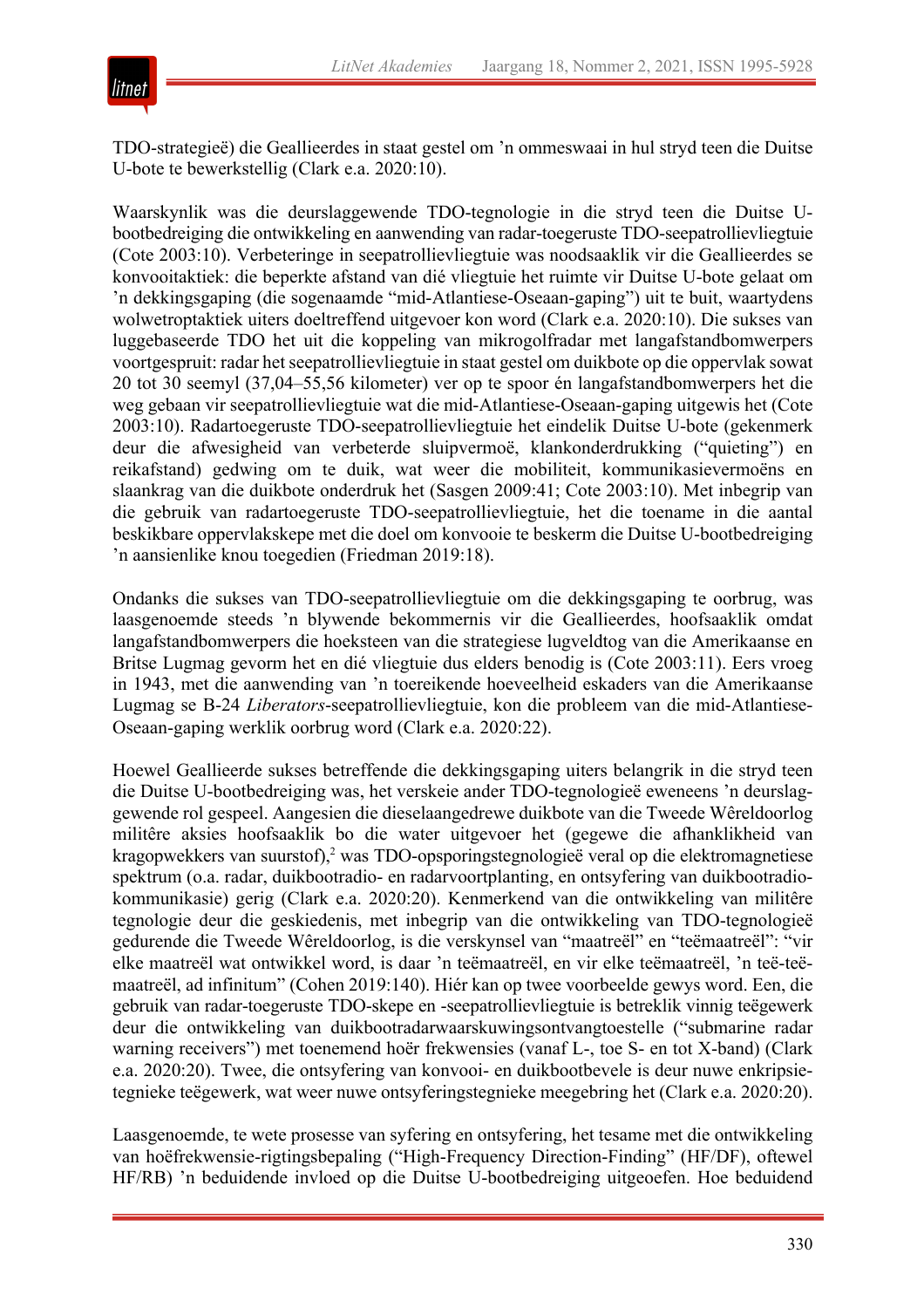

dié invloed was, blyk 'n twispunt te wees (vgl. bv. Deutsch 1978:2). Die sukses van Duitse wolwetroptaktiek het egter op die sentrale koördinasie van U-bootoperasies vanaf 'n landgebaseerde bevelspos berus, wat op sigself op die belangrikheid van tweerigtingradiokommunikasie tussen U-bote en die hoofkwartier gedui het (Cote 2003:11). Duitse tweerigtingradiokommunikasie (geënkripteer deur die syfermasjien, Enigma) kon egter deur die gebruik van HF/RB opgespoor word, waarna die liggingsbepaling van U-bote vasgestel kon word en die inhoud van die kommunikasie deur die Geallieerdes se intelligensieprojek Ultra ontsyfer word (Cote 2003:11). Dié deurbraak het die Geallieerdes in staat gestel om konvooie wat geteiken word, vroegtydig te waarsku en om beter aanwysings aan TDOseepatrollievliegtuie te verskaf (Clark e.a. 2020:20).

Gedurende die stryd om TDO, was TDO-sensors (o.a. radar, magnetieseafwykingsdetektors, sonoboeie, en HF/RB-antennas) oorwegend van groter nut as TDO-wapens, hoofsaaklik omdat duikbote onmiddellik gepoog het om hulself uit die geveg te verwyder nadat hulle opgespoor is (Clark e.a. 2020:20; Cote 2003:11–2). Nogtans het verskeie ontwikkelinge op die gebied van TDO-wapens verskyn, waarvan die ontwikkeling van die klankaanpeiltorpedo ("acoustic homing torpedo") soos die Mk. 24-torpedomyn en meer gesofistikeerde dieptebomme (o.a. die Amerikaanse Vloot se sogenaamde K-geskut-dieptebom) noemenswaardig is (Globe Composite 2021). Hoewel die ontwikkeling van TDO-tegnologieë en -strategieë gedurende die Tweede Wêreldoorlog die kern van die Geallieerdes se TDO-sukses was, het dié (kortstondige) oorwinning 'n onomstootlike feit verberg: ontwikkelinge in duikbootontwerp en -tegnologie aan die einde van die oorlog het die slinger toenemend in die guns van duikbote eerder as TDOmagte geswaai, veral teen die agtergrond van die Duitse ontwikkeling van die Tipe XXIduikbote (Cote 2003:12).

## **3. Die tydperk van die akoestikus: TDO gedurende die Koue Oorlog**

Kort na die einde van die Tweede Wêreldoorlog het die Amerikaanse Hoof van Vlootoperasies admiraal Chester W. Nimitz TDO (tesame met die bedreiging van kernoorlog) tot die dringendste prioriteite van die Amerikaanse Vloot verhef (Holwitt 2019). Vanwaar, kan tereg gevra word, die koorsagtige klemverskuiwing van die Amerikaanse Vloot na TDO, veral gegewe die feit dat dié verskuiwing midde-in 'n tydperk van vrede plaasgevind het? Kort voor die einde van die Tweede Wêreldoorlog het die Duitse Vloot 'n nuwe duikboot – die Tipe XXI – ontplooi, wat ten doel gehad het om die Geallieerdes se TDO-taktiek teen Duitse wolwetroptaktiek tot niet te maak (Cote 2003:13). Hoewel die Tipe XXI te laat op die toneel verskyn het om die uitkoms van die ondersese stryd in die Atlantiese Oseaan beduidend te beïnvloed, was dié duikbootklas een van ongeëwenaarde werkverrigting, wat trouens eers sowat 'n dekade later met die koms van kernduikbote oortref sou word (Fitzgerald en Pittenger 2019). Die Tipe XXI het oor 'n vaartbelynde romp, 'n sterker batterykapasiteit en 'n snorkel (wat die dieselenjin in staat gestel het om lug te skep tydens periskoopdiepte) beskik en kon 'n onderwaterspoed van 15 knope vir twee ure volhou (Cote 2003:13). Daarbenewens het die verhoogde onderwaterspoed van dié duikbote daartoe bygedra dat hulle enige torpedojaer vinnig kon ontduik, wat die moontlikheid van sonarkontak uitgeskakel het (Christley 2007:5). Na die Tweede Wêreldoorlog het die Tipe XXI in die hande van die Amerikaners, Britte en Sowjets geval. Die Amerikaners het vervolgens gevrees dat die Sowjetunie 'n groot getal seevarende Tipe XXI-duikbote sou vervaardig, wat 'n bykans onoorkombare uitdaging vir dié land se TDO-magte sou bied (Fitzgerald en Pittenger 2019).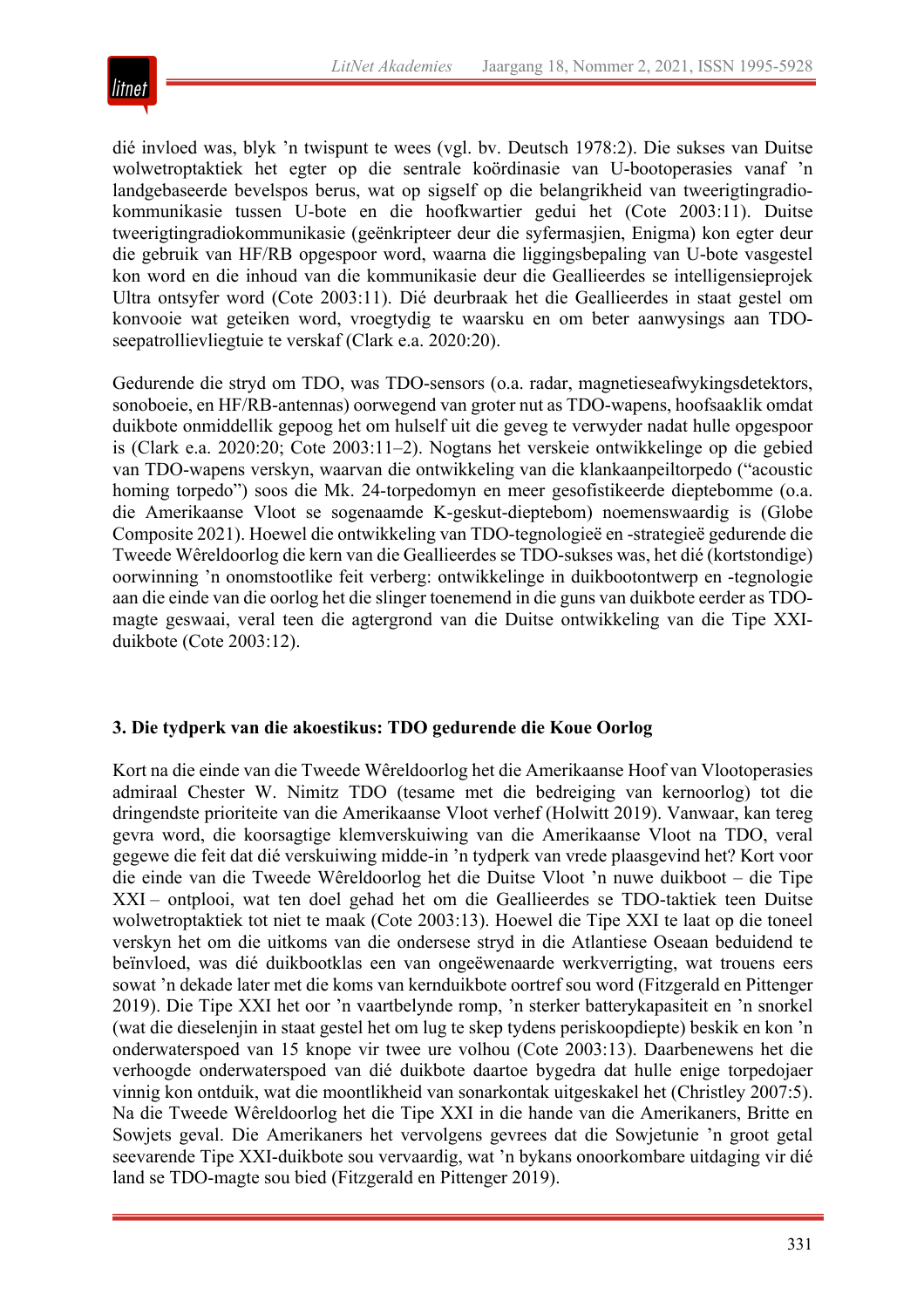

Ten einde die bedreiging van Sowjetvervaardigde Tipe XXI-duikbote te oorkom, het die Amerikaanse Vloot eindelik twee benaderings gevolg, die een evolusionêr en die tweede meer revolusionêr. Die evolusionêre benadering, in 'n poging om antwoorde op die bedreiging van die vinnige snorkeltoegeruste duikboot te verskaf, het die ontwikkeling van beter radar vir luggesteunde TDO, beter aktiewe sonars vir oppervlakskepe en beter wapens vir beide daargestel (Cote 2003:14). Teen 1950 het die APS 20-radar grotendeels daarin geslaag om die opsporingsafstand wat met die koms van die snorkeltoegeruste duikboot verloor is, te herwin; op sy beurt, het die QHB-skanderingsonar oppervlakskepe toegerus om langer kontak met duikbote onder die water te behou (Cote 2003:15). Nieteenstaande dié ontwikkelinge, was kenners dit eens dat die "radar-teen-duikbootstryd 'n ongelyke een is, met die duikboot eindelik die wenner" (Cote 2003:15). Laasgenoemde uitkoms was hoofsaaklik weens twee faktore: een, die feit dat die APS 20-radar voortdurend verbeter moes word ten einde tred met moontlike ontwikkelinge in Sowjet- snorkeltoegeruste duikbote te hou; en twee, enige poging deur die Sowjetunie om geometriese kamoeflering te ontgin, sou die opsporingsafstand van die APS 20-radar ingrypend verminder (Cote 2003:16).

Die meer revolusionêre benadering was hoofsaaklik gerig op die ontwikkeling van 'n nuwe sensor en 'n nuwe TDO-platform. Amerikaanse sensorontwikkeling het uiteraard voortgebou op die Duitse sonarsisteme wat tydens die Tweede Wêreldoorlog deur die Geallieerdes gebuit is en daarna deur verskeie navorsingsinstellings verder ontwikkel is (Holwitt 2019). Die uiteinde hiervan was die ontwikkeling van die passief-akoestiese rignet ("passive acoustic array"). Die gebruik van passief-akoestiese TDO-metodes spruit voort uit verskeie ontdekkings oor klankvoortplanting in die see; onder andere, die ontdekking van 'n diep klankkanaal wat laefrekwensieklank vasvang en rig en eindelik langafstandklankvoortplanting moontlik maak (Cote 2003:16). Dié ontdekking het die ontwikkeling van akoestiese rignette met toenemende krag en verwerkingspoed moontlik gemaak, en die belangrikste uitkoms hiervan was die ontwikkeling van die klankwaarnemingsisteem ("Sound Surveillance System" (SOSUS), oftewel KWS) (Holwitt 2019). KWS was, en is steeds vandag, 'n ongeëwenaarde waarnemingsisteem en bestaan uit 'n netwerk van passief-akoestiese rignette wat deur die Amerikaanse Vloot op die seebodem geplaas is om vir vyandige duikbote in die diep klankkanaal te luister (Clark e.a. 2020:25).

Gelyklopend hiermee was die ontwikkeling van 'n nuwe TDO-platform, die TDO-duikboot (die sogenaamde "jagduikboot" of "hunter-killers" (SSK)), wat eweneens van passiewe, laefrekwensie- akoestiese rignette gebruik gemaak het (Cote 2003:17). In 1952 is die eerste TDO-ontwerpte jagduikbote – die Amerikaanse Vloot se SSK's 1–3 – seevaardig verklaar, en die uitstaande TDO-kenmerk van dié duikbote was die gebruik van 'n groot laefrekwensieboegrignet ("bow array"), die BQR-4 (Cote 2003:17). Die aanwending van die BQR-4 het die SSK's toegerus om duikbote, veral dié wat op periskoopdiepte bewegings uitvoer, sowat 30 seemyl (55,56 kilometer) ver op te spoor (Cote 2003:17).

Sowjetvervaardigde duikbote geskoei op die Tipe XII het eers werklik gedurende 1949 in volle swang gekom met die ontwikkeling van die *Whiskey*- en *Zulu*-klas (en betreffende laasgenoemde, in uiters klein getalle), met die gevolg dat die naoorlogse Amerikaanse vrees vir 'n groot Sowjetduikbootvloot (geskoei op die Tipe XII) ongegrond was. Met die eerste kernontploffing van die Sowjetunie in 1949 het die TDO-landskap egter dramaties verander. Daar is wyd aanvaar – én gevrees – dat die duikboot die vernaamste kernwapenplatform sou word (Cote 2003:19). Die eerste kernrevolusie, te wete die gebruik van die duikboot as kernwapenplatform, moet naas die tweede een beskou word, dit is, die ontwikkeling van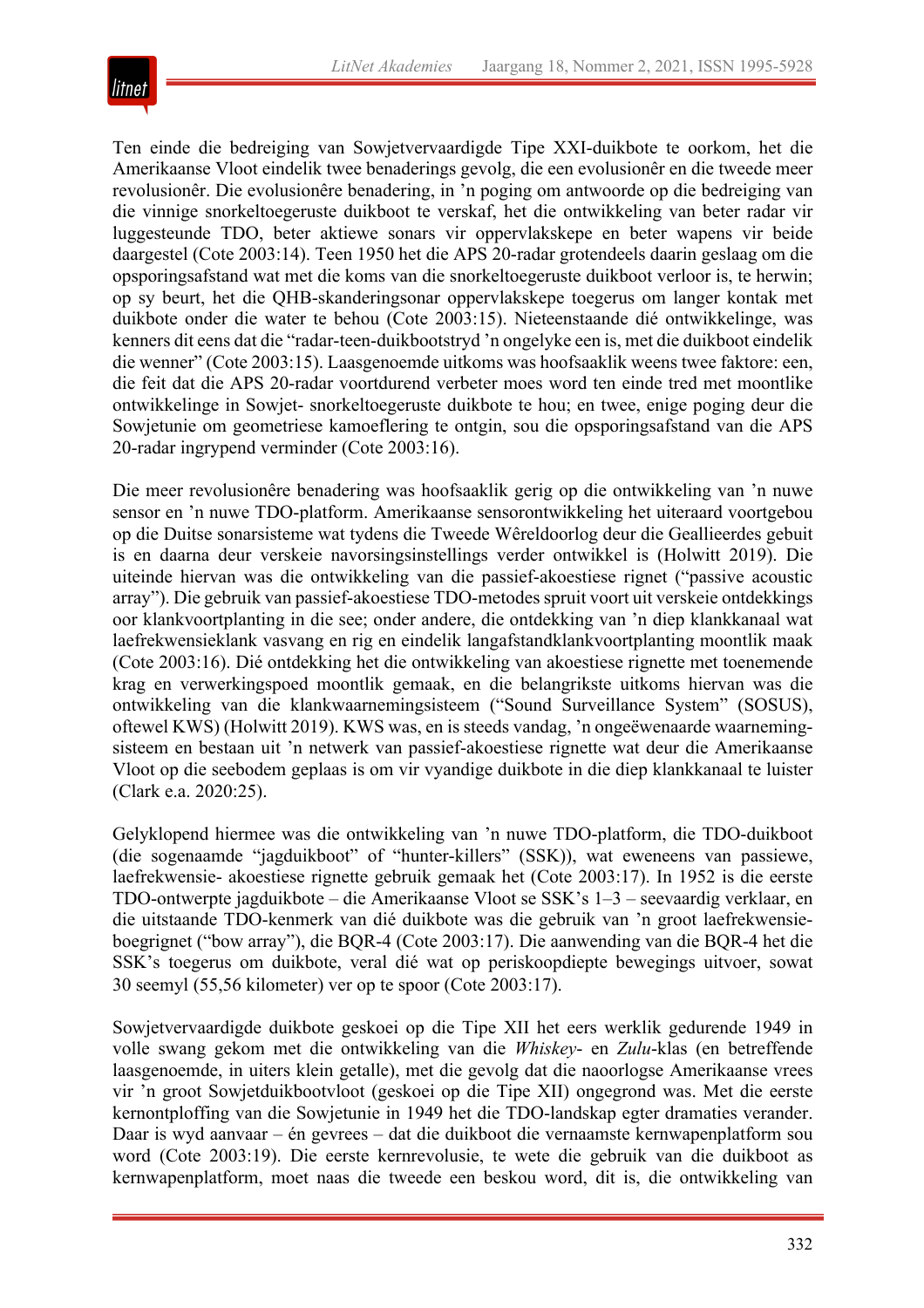

kernaangedrewe duikbote. Die moontlikheid van kernaangedrewe Sowjetduikbote (gewapen met kernwapens) het TDO tot 'n missie van uiterste nasionale belang (meer as ooit vantevore) in die Amerikaanse Vloot verhef (Cote 2003:19). Nieteenstaande wydverspreide Amerikaanse kommer gedurende die vroeë 1950's, het die ontwikkeling van Sowjetkernduikbote vir nog sowat 'n dekade getalm.

Intussen het die Amerikaanse Vloot onverpoosd voortgegaan om 'n kernaangedrewe duikboot te vervaardig, een wat byna heeltemal onafhanklik van die oppervlakte kon diens doen en wat die see kon patrolleer sonder om na die oppervlakte te kom (Cote 2003:21). Die uiteinde hiervan was die USS *Nautilus* gedurende 1954, wat van meet af tydens krygsoefeninge 'n uitdaging vir Amerikaanse TDO-spanne gebied het (Cote 2003:21). Gegewe die hoë spoed van die *Nautilus*, met inbegrip van sy onafhanklikheid van die snorkel, kon hy moeiteloos die aktiewe sonarsisteme van TDO-oppervlakskepe ontduik. Terselfdertyd het sy spoed en driedimensionele stuurbaarheid dit haas onmoontlik vir klankaanpeiltorpedo's gemaak om die *Nautilus* te kwes (Cote 2003:21). Kort na die *Nautilus* ontplooi is, het elke ander duikboot in die wêreld verouderd geraak (Sasgen 2009:43). Ondanks sy indrukwekkende werkverrigting, was kernaangedrewe duikbote soos die *Nautilus* uiters luid (Sasgen 2009:43). Anders as dieselaangedrewe duikbote, wat met tussenposes luid is weens die noodsaaklikheid om die snorkel te gebruik, was die vroeë kernaangedrewe duikbote *voortdurend* luid (veral betreffende die laefrekwensiedeel van die klankspektrum), hoofsaaklik weens roterende masjinerie verbonde aan die kernreaktor (Clark e.a. 2020:38; Cote 2003:21). Dat kernaangedrewe duikbote voortdurend luid was, het twee ontwikkelinge meegebring: enersyds het duikbootontwerpers hulle toenemend op die ontwerp van stil duikbote toegespits; andersyds het die belangrikheid van 'n TDO-strategie en operasionele konsepte dramaties toegeneem (Holwitt 2019; Clark e.a. 2020:39).

Die vereniging van kernaangedrewe duikbote met duikbootgelanseerde ballistiese missiele (DBM), kortom die ontwikkeling van BMDK's, het die TDO-prentjie selfs meer ingewikkeld gemaak – vir die Sowjetunie meer as vir die Verenigde State van Amerika (VSA). Die ontplooiing gedurende 1960 van BMDK's deur sowel die VSA (die *George Washington*, die eerste van 41 *Polaris*-klas-BMDK's) as die Sowjetunie (die *Hotel*-klas) het die idee in beide state sterk tuisgebring dat elk oor die vermoë beskik het om onberekenbare skade aan die ander te berokken indien 'n verrassingsaanval sou plaasvind (Cote 2019:31–2). Gegewe die Amerikaanse voorsprong in passief-akoestiese TDO-metodes (veral met verwysing na KWS) asook duikbootklankonderdrukking ("submarine quieting"), was Sowjet-BMDK's van meet af kwesbaar vir Amerikaanse waarneming. Deur gebruik te maak van smalband-, laefrekwensie-, passief-akoestiese rignette (m.a.w. KWS), kon die Amerikaanse Vloot voortdurend op die spoor van die *George Washington* wees tydens sy vaart oor die Atlantiese Oseaan op weg na sy eerste afskrikkingspatrollie in die Noorse See (Taddiken en Krock 2021). Die laefrekwensietonale kenmerkend van BMDK's, die uitwerking van roterende masjinerie, het kragtig oor die breedte van die Noord-Atlantiese Oseaan voortgeplant (Cote 2019:32).

Teen 1964 het KWS of soortgelyke sisteme passief-akoestiese waarneming in die Noord-Atlantiese See, die Noorse See en groot dele van die Stille Oseaan teen enige duikboot wat sodanige laefrekwensietonale voortgebring het, verskaf (Cote 2019:32). Die gebruik van KWS het 'n versperringstrategie moontlik gemaak, waarvolgens versperrings tussen Sowjettuishawens en patrollie-areas op die oop see geplaas is (Cote 2003:41). In diep waters, en waar die maritieme geografie dit toegelaat het, kon KWS-rignette op strategiese liggings (sogenaamde "choke points", oftewel knooppunte) geplaas word, wat vroegtydige waarskuwing van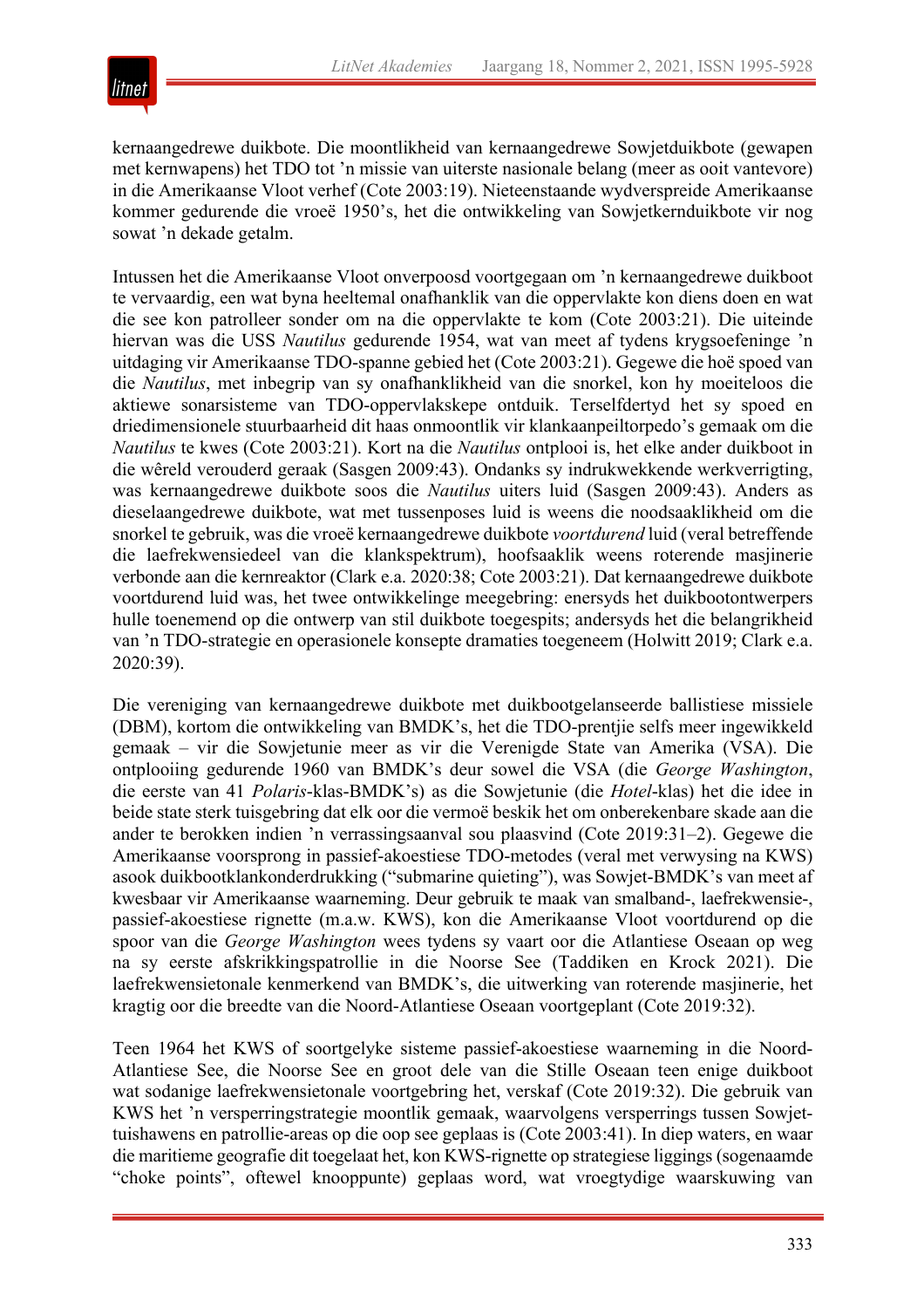

duikbootbewegings aan die VSA verskaf het (Cote 2003:41). Soos reeds vermeld, het KWS eindelik meegebring dat die *Washington*-klas-BMDK's die laaste Amerikaanse BMDK's was wat sonder duikbootklankonderdrukking ontwerp is (Holwitt 2019). Teen dié agtergrond het 'n uiters positiewe wisselwerking of kompetisie tussen die ontwerpers van passief-akoestiese sonar en duikbootontwerpers ontstaan, wat steeds van kritieke belang vir (Amerikaanse) TDO is: namate sonarontwerpers toenemend gevorderde passief-akoestiese rignette ontwikkel het (met die doel om die Amerikaanse Vloot toe te rus om vyandige duikbote op te spoor), het dié ontwikkelinge weer tot vernuwende duikbootontwerpe gelei ten einde die tonale van Amerikaanse duikbote te onderdruk (Christley 2007:32; Cote 2019:32). Die gebruik van KWS, tesame met die ontwikkeling van rignette wat deur oppervlakskepe en duikbote gesleep word, het die Amerikaanse Vloot bemagtig om Sowjetduikbote vroegtydig op te spoor, waarna P-3C-seepatrollievliegtuie gebruik sou maak van sonoboeie (wat op hul beurt toenemend van passiewe akoestiek gebruik gemaak het) om op die spoor van die duikboot te bly (Taddiken en Krock 2021; Cote 2003:49). Hierna sou daar van Amerikaanse AK's gebruik gemaak word om dié duikboot verder waar te neem (Clark e.a. 2020:39; Cote 2003:31). Dié benadering het die Amerikaanse Vloot bemagtig om belangrike inligting oor Sowjetduikbote en -operasies in te win en op grond hiervan, Amerikaanse TDO-magte vroegtydig in posisie te stel voor die aanvang van 'n konflik (Clark e.a. 2020:39).

Die Amerikaanse kompetisie tussen duikbootontwerpers enersyds en ontwerpers van TDOsensors andersyds het vir 'n groot gedeelte van die Koue Oorlog sonder die medewete van die Sowjetunie plaasgevind (Cote 2019:32). Trouens, eers teen die laat 1970's het die Sowjetunie die volle omvang van die kwesbaarheid van hul duikbote vir passiewe akoestiek besef en met dít in gedagte, duikbootklankonderdrukking vooropgestel (Clark e.a. 2020:39). Sowjetduikbootklankonderdrukkingstappe het egter die dekking van KWS en die opsporingsafstand van Amerikaanse sonoboeie verminder en vervolgens, teen die laat-1980's, het Amerikaanse AK's en P-3C's dit ietwat moeiliker gevind om 'n groeiende getal stil Sowjetduikbote op te spoor (Clark e.a. 2020). In reaksie hierop het die Amerikaanse Vloot toenemend van 'n offensiewe TDO-strategie gebruik gemaak, wat ten doel gehad het om Sowjet-BMDK's in hul patrollie-areas in die Noordelike Yssee, die Barentsz-See en die Okhotsk-See (almal Sowjetbastions) te bedreig (Holwitt 2019). Die onderliggende aanname van dié strategie was dat die Sowjet-leierskap hul beste AK's sou stuur ten einde hul BMDK-mag te beskerm, wat die Amerikaanse Vloot met 'n kleiner aantal Sowjet-AK's op die oop see sou laat wat waargeneem en indien nodig, vernietig moes word (Clark e.a. 2020:39). Ondanks die Sowjetunie se koorsagtige strewe na duikbootklankonderdrukking, is dit noemenswaardig dat die eerste Sowjetkernduikboot wat van meet af met duikbootklankonderdrukking ontwerp is, te wete die *Akula*-klas*-*AK, eers teen 1986 ontplooi is (Cote 2019:32). Teen dié tyd het die Amerikaanse Vloot reeds 'n nuwe rignet en opvolger vir KWS – die vastedistribusiesisteem ("fixed distribution system") – getoets, en hul eerste SURTASS-skip ("surveillance towed array sensor system") in diens gestel (Taddiken en Krock 2021; Friedman 2019:28). Op stuk van sake het die Amerikaanse passief-akoestiese TDO-strategie Sowjetkernduikbote vir 'n groot deel van die Koue Oorlog kwesbaar vir Amerikaanse waarneming (hoewel nie vernietiging nie) gelaat (Cote 2019:32).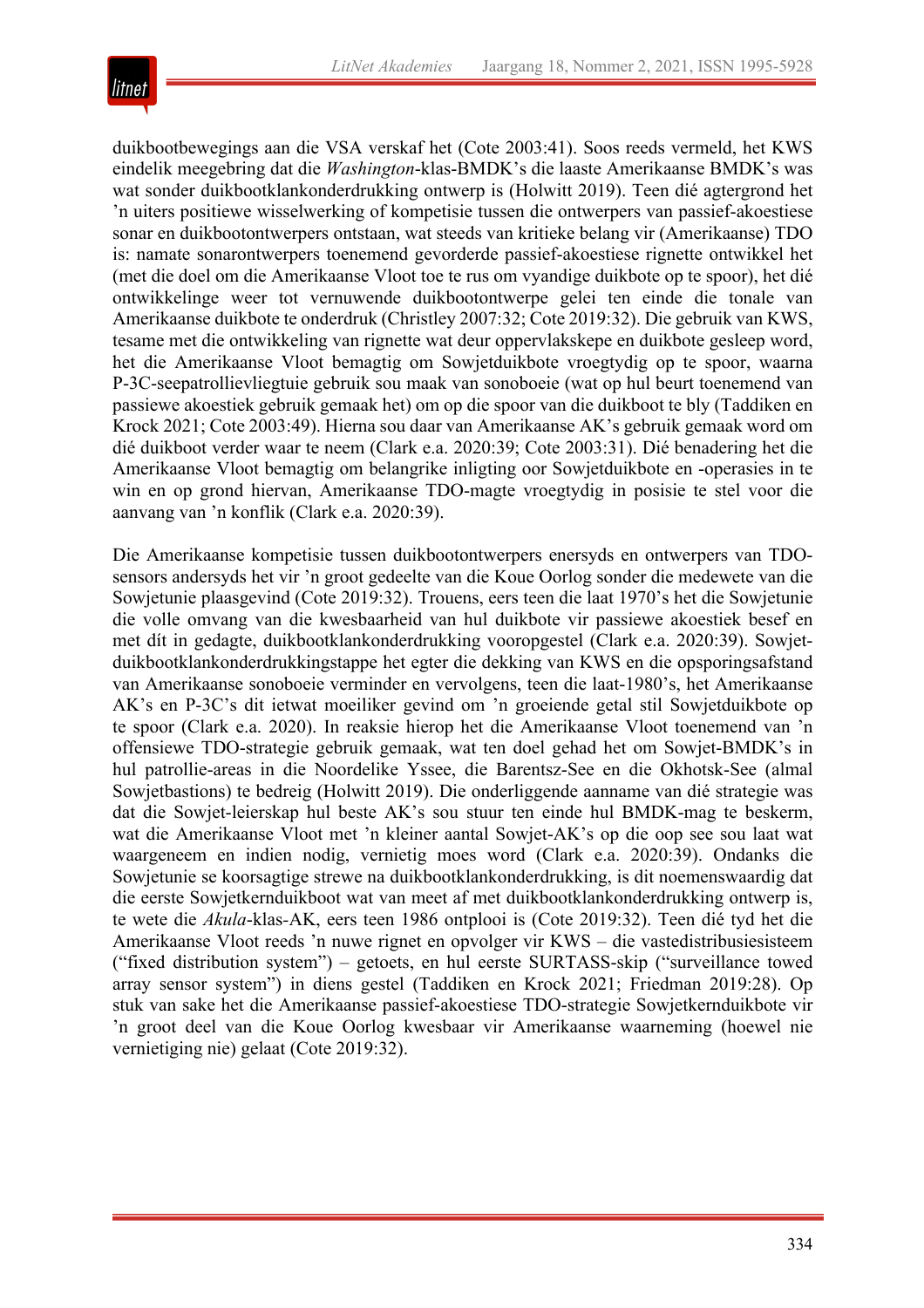

#### **4. TDO in 'n tydperk van tegnologiese verandering: die hede én die toekoms**

In die tydperk ná die Koue Oorlog het die klem op die noodsaaklikheid van TDO toenemend gekwyn, veral in Amerikaanse geledere (Taddiken en Krock 2021; Toti 2014). Verskeie navorsingsprogramme en navorsingsinstellings is eindelik deur die Amerikaanse Vloot tot niet gemaak en ondersese akoestiese waarneming en belegging in mobiele en ontplooibare ("deployable") akoestiese stelsels het 'n ruk lank gekwyn (Fitzgerald en Pittenger 2019). Daar is egter vandag hernude klem op die noodsaaklikheid van TDO, nie net in Amerikaanse kringe nie, maar ook in dié van die Russe en die Chinese (vgl. bv. Clark e.a. 2020; Friedman 2019; Holwitt 2019; Fitzgerald en Pittenger 2019; Goldstein 2019). Daar is hoofsaaklik twee redes hiervoor: een, die vrees vir 'n oorlog tussen die VSA en Rusland, die VSA en China, of die VSA teen Rusland én China, waarin duikbootoorlogvoering uiters belangrik sal wees, kring uit (Layne 2020; Cote 2019); twee, die groeiende besef dat 'n reeks nuwe tegnologieë moontlik die slinger in die guns van TDO-magte eerder as duikbote (sal) swaai.

Die pas van tegnologiese innovasie het gedurende die laaste twee dekades ingrypend versnel (Vavasseur en Scott 2020:25). Hoewel die TDO-benaderings van die VSA, China en Rusland steeds vandag oorwegend op dié van die Koue Oorlog geskoei is, word daar aangevoer dat nuwe tegnologieë ongekende waarnemingsvermoëns aan state sal verskaf (Clark e.a. 2020:41; Lieber en Press 2018:2). Vervolgens sal die oseane toenemend deursigtig word en sal die stil duikboot, die onkwesbaarste been van kernstate se tweedeslaanaanvalsmagte, bedreig word. Laasgenoemde hou beduidende gevolge vir die uitvoerbaarheid en sukses van 'n kernafskrikkingstrategie in. Diepgaande ontwikkelinge in afstandswaarneming bied waarskynlik die grootste uitdaging vir duikbote om vyandige waarneming te ontduik. Diegene wat aanvoer dat ontwikkelinge in afstandswaarneming die oseane in die toekoms toenemend deursigtig sal maak, wys gewoonlik op vyf verwante tendense.

Een, sensorplatforms raak toenemend uiteenlopend (Lieber en Press 2018:4). Sensorplatforms is nie meer beperk tot die tradisionele fokus van inligting, waarneming en verkenning ("intelligence, surveillance, and reconnaissance" (ISR), oftewel IWV) kenmerkend van die Koue Oorlog nie, te wete satelliete, duikbote en bemande vliegtuie. Nuwe platforms, onder andere OLV's, OOV's en OOS'e, almal toegerus met toenemend gesofistikeerde sensors, bied nuwe geleenthede vir IWV. Benewens dié ontwikkelinge het 'n nuwe virtuele sensorplatform gedurende die laaste twee dekades na vore getree, te wete die kuberruim (Lieber en Press 2018:4). Twee, die spektrum van seine wat deur sensors ingesamel word, en die tegnieke wat hiervoor aangewend word, het verbreed (Lieber en Press 2018:4). Koue Oorlog-intelligensie was oorwegend van fotoverkenning ("photoreconnaissance"), passiewe akoestiek en die onderskepping van die vyand se kommunikasie afhanklik (Lieber en Press 2018:4). Dié IWVtegnieke is egter steeds uiters tersaaklik, en het op sigself diepgaande ontwikkelinge ondergaan. Enkele voorbeelde sal voldoende wees om op dié ontwikkelinge te dui. Tradisionele passiefakoestiese rignette en sonoboeie het gewoonlik op die mid-frekwensies (5–15kHz) van die klankspektrum gefokus. Daar is vandag hernude belangstelling in die moontlikheid van ultralae sonarsisteme, met frekwensies in die reeks van 0,01–0,1kHz. Indien dié sisteme verwerklik word, sal dit beteken dat duikbote vanaf groter afstande opgespoor kan word (Hambling 2020:10). Die vastedistribusiesisteem (die voorganger van KWS) is deur die betroubare akoestiese weg ("Reliable Acoustic Path" (RAP), oftewel BAW) vervang. Soortgelyk aan KWS, bestaan BAW uit 'n netwerk van passief-akoestiese rignette wat op die seebodem geplaas is; anders as KWS, is BAW-rignette opwaarts gerig (wat meebring dat ander horisontale seine uitgeskakel word) en seine kan etlike kilometer diep en 20 seemyl (37,04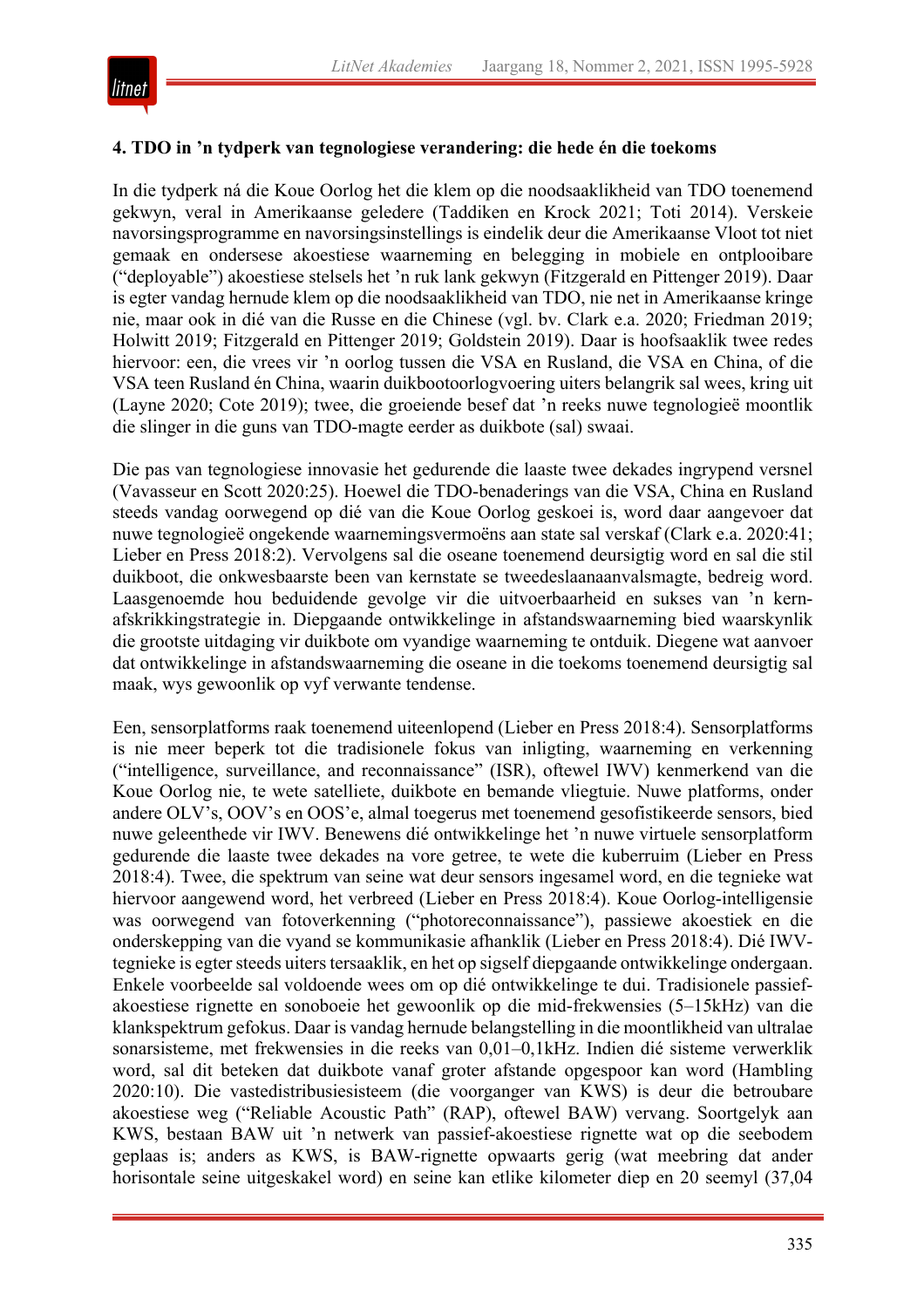

kilometer) ver op die oppervlak ontvang word (Friedman 2020:26; Cote 2019:33). Benewens dié ontwikkelinge in tradisionele IWV-tegnieke, is moderne sensors toegerus om data in te samel wat die hele elektromagnetiese spektrum kruis en dié data kan met behulp van toenemend vindingryke ontledingstegnieke ontgin word (Lieber en Press 2018:4).

Drie, afstandswaarnemingsplatforms word toenemend deur ononderbroke waarnemingsvermoëns gekenmerk (Lieber en Press 2018:4). Die klem op onbeman-gefokusde TDOkonsepte en onbemande sensors en platforms is hier tersaaklik. Gedurende die vroeë jare van die Koue Oorlog was intelligensie aangewese op sensors wat knakskote ("snapshots") eerder as 'n ononderbroke vloei van data ingesamel het (Lieber en Press 2018:4). Só het verkenningsvliegtuie byvoorbeeld vinnig oor 'n teiken gevlieg en satelliete oor 'n teiken beweeg en dan weer oor die horison verdwyn (Lieber en Press 2018:4). Mettertyd het dié sensors plek gemaak vir ander meer vaste sensors, wat data meer geredelik opgesuig het, byvoorbeeld passief-akoestiese rignette en geostasionêre satelliete (Lieber en Press 2018:4).

Die neiging in die rigting van ononderbroke waarnemingsvermoëns duur vandag voort. Daar word vandag aangevoer dat OLV's, OOV's en OOS'e, toegerus met uiters gesofistikeerde sensors, die ononderbroke waarneming van strategiese teikens en platforms moontlik maak (vgl. Clark e.a. 2020). Rusland se *Poseidon*, 'n kernbewapende OOV toegerus met 'n waarnemingsvermoë, is een voorbeeld hiervan (Axe 2021).'n Selfs meer tersaaklike voorbeeld is *Orca*, 'n ekstra-groot OOV wat deur Boeing vir die Amerikaanse Vloot vervaardig word. *Orca* is op Boeing se uiters indrukwekkende OOV, die *Echo Voyager*, geskoei, maar na verwagting sal daar beduidende verskille tussen die twee wees. Die *Echo Voyager* het 'n sendbereik van 6 500 seemyl (12 038 kilometer), kan 3 353 meter diep duik en kan vir meer as 70 dae onder die water bewegings uitvoer (Osborn 2019). Hoewel beperkte inligting oor *Orca* bekend is, word daar wyd aanvaar dat dit met mynteëmaatreëls, TDO, elektroniese oorlogvoerings- en aanvalsvermoëns toegerus sal word (Mizokami 2019). Benewens dié maatreëls sal *Orca* oor gesofistikeerde sonarladings ("sonar payloads") beskik en in staat wees om data byna oombliklik aan oppervlakskepe te versend (Mizokami 2019). 'n Laaste voorbeeld is *SeaGuardian*, 'n OLV wat as 'n seepatrollievliegtuig ontwerp word. Dié OLV het 'n vliegbereik van 5 500 seemyl (10 186 kilometer), 'n reikafstand van 35 ure en kan 'n hoogte van ongeveer 12 192 kilometer bereik (Scott 2020:6). Met OLV's en OOV's wat die oseane waarneem en duikbootposisies aan oppervlakskepe kommunikeer, word die voorheen onbegonne taak om duikbote op te spoor aansienlik makliker. Voorts word laasgenoemde verder vergemaklik deurdat die koste verbonde aan OLV's en OOV's aansienlik goedkoper as bemande vaartuie is, wat beteken dat meer TDO-platforms beskikbaar gestel kan word (Clark e.a. 2020:48).

Vier, deel van die kwalitatiewe verbeteringe in afstandswaarneming is die toename in sensorskerpte ("sensor resolution") (Lieber en Press 2018:4). Verbeterde sensors en dataverwerkingstegnieke baan die weg vir meer akkurate afmetings en om dowwe seine van byklanke te onderskei (Lieber en Press 2018:4). Dit isinsiggewend om te vermeld dat die eerste Amerikaanse verkenningsatelliet voorwerpe so klein as 7,62 meter kon waarneem; kommersiële satelliete (wat nog te sê militêre satelliete) kan vandag voorwerpe met 'n 0,3 meter-resolusie waarneem (Lieber en Press 2018:4). Sodanige verbeteringe in sensorskerpte bring ook nuwe moontlikhede vir infrarooisensors, gevorderde radars, interferometers en spektrograwe. Dié verbeteringe is egter almal aangewese op die vyfde tendens in afstandswaarneming, te wete verbeterde (d.i. oombliklike) dataversending (Lieber en Press 2018:4).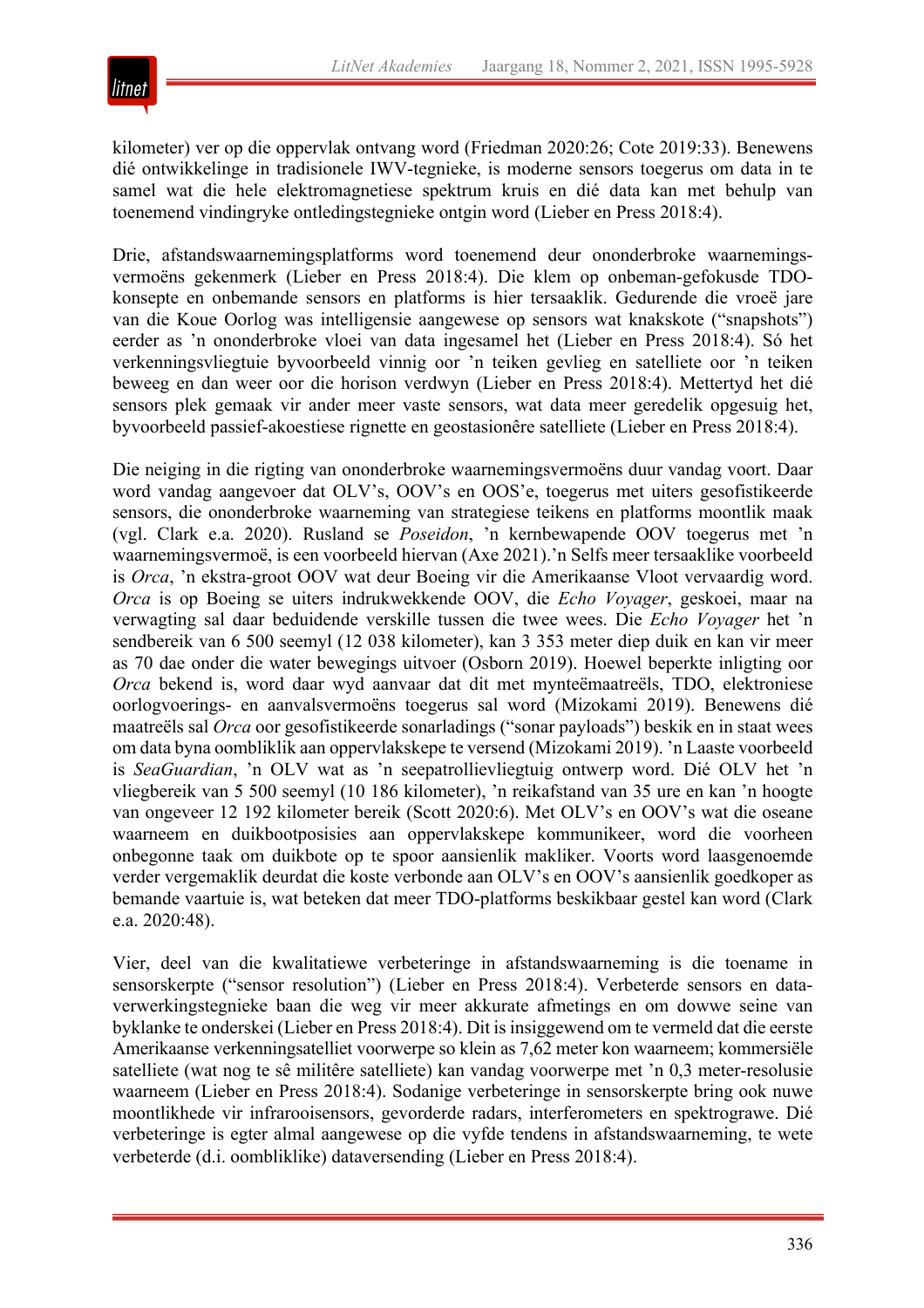#### **5. Hoe kwesbaar is duikbote nou eintlik? Implikasies vir kernafskrikking**

Die stil duikboot word tradisioneel as die onkwesbaarste been van die kerntriade beskou. Vandag word daar egter aangevoer dat diepgaande ontwikkelinge in IWV die slinger in die guns van TDO-magte eerder as duikbote (sal) swaai (Lieber en Press 2018). In hierdie afdeling sal twee onderling verwante kwessies onder die loep kom: eerstens, die vraag na die kwesbaarheid van duikbote, spesifiek BMDK's as die hoeksteen van die tweedeslaanaanvalsmagte van kernstate; tweedens, die vraag na die uitwerking van die kwesbaarheid van BMDK's vir kernafskrikking. As 'n vertrekpunt is dit tersaaklik om te noem dat kenners dit eens is dat huidige benaderings tot TDO geensins doeltreffend sal wees om alle vyandige BMDK's op te spoor nie (Clark e.a. 2020:44). Met dít in gedagte, is dit noemenswaardig dat die Amerikaanse Vloot se *Ohio*-klas-BMDK "nog *nooit* deur enige vyandige duikboot opgespoor is nie" (Mizokami 2020). Die onkwesbaarheid van BMDK's is egter nie net beperk tot die Amerikaanse Vloot nie. Gedurende Augustus 2020 het 'n Russiese duikboot in internasionale water aan die kus van Alaska opgeduik en die Amerikaanse Vloot se Noordelike Bevelspos heeltemal verras. Klaarblyklik is dit steeds uiters moeilik om 'n duikboot op te spoor, selfs in 'n tydperk van indrukwekkende tegnologiese ontwikkeling.

Om 'n hele BMDK-mag op te spoor, te agtervolg *en* te vernietig is beswaarlik 'n maklike taak. Toti (2014) verklaar onomwonde dat die taak om 'n vyandige BMDK op te spoor "byna onmoontlik" is. Voorts moet enige passief-akoestiese TDO-strategie wat ten doel het om byvoorbeeld die hele Amerikaanse BMDK-mag op te spoor, te agtervolg en te vernietig, één belangrike vraag oorweeg, te wete, op watter afstand kan 'n Amerikaanse BMDK opgespoor word? Inligting oor die akoestiese sein wat deur die *Ohio*-klas voortgebring word, wat dui op die opsporingsafstand van hierdie duikbootklas, is steeds geklassifiseerde inligting (Snyder e.a. 2019:190). Gedurende die 1980's het waarnemers gemeen dat die akoestiese sein van die *Ohio*klas tussen 90–110 desibels kan wees, wat meebring dat 'n vyandige duikboot so naby as 1–2 kilometer aan die Amerikaanse duikboot moet wees ten einde opsporing moontlik te maak (Snyder e.a. 2019:190). Daar word vandag algemeen aanvaar dat opsporingsafstande veel korter sal wees en selfs meer in die toekoms sal verkort. Selfs al verkort die opsporingsafstand verder in die toekoms, is dit belangrik om te besef dat enige verdere verbeteringe geen militêre nut inhou nie. Die akoestiese sein wat deur 'n BMDK voortgebring word, moet eindelik prakties ver genoeg wees vir akoestiese opsporing om militêr betekenisvol te wees (Snyder e.a. 2019.191). Die *Colombia*-klas-BMD (die opvolger van die *Ohio*-klas) se stiller elektriese aandrywing en byna 0,3048 meter groter romp sal ongetwyfeld opsporingsafstande verder verkort (O'Rourke 2020; Snyder e.a. 2019:191).

Voorts word daar aangevoer dat diepgaande verbeteringe in die verwerkingsvermoëns van rekenaars duikbote bemagtig om vinnig 'n oorvloed akoestiese data te deursoek, waarna 'n vyandige duikboot gouer opgespoor kan word (Snyder e.a. 2019:191). Alvorens data deursoek kan word, moet 'n duikboot egter eers dié data hê, 'n uiters netelige probleem wanneer 'n BMDK voortdurend aan die beweeg is (Snyder e.a. 2019:191). Dié probleem sal selfs meer indringend word waar die opsporingsafstand van 'n BMDK verkort. Bowendien kan 'n (Amerikaanse) BMD teen 'n onderwaterspoed vaar wat die duikboot in staat sal stel om buite sy maksimum opsporingsafstand te beweeg gedurende die vereiste tydraamwerk om data in te samel, wat meebring dat die toename in verwerkingspoed nutteloos is (Snyder e.a. 2019:191). Voorts sal die *Columbia*-klas, met 'n X-vormige romp, oor selfs nog vinniger onderwaterspoed in dieper water beskik, wat weer eens dui op die uitdagings om akoestiese data vas te vang onderwyl 'n duikboot binne sy maksimum opsporingsafstand is (Military-Today 2020).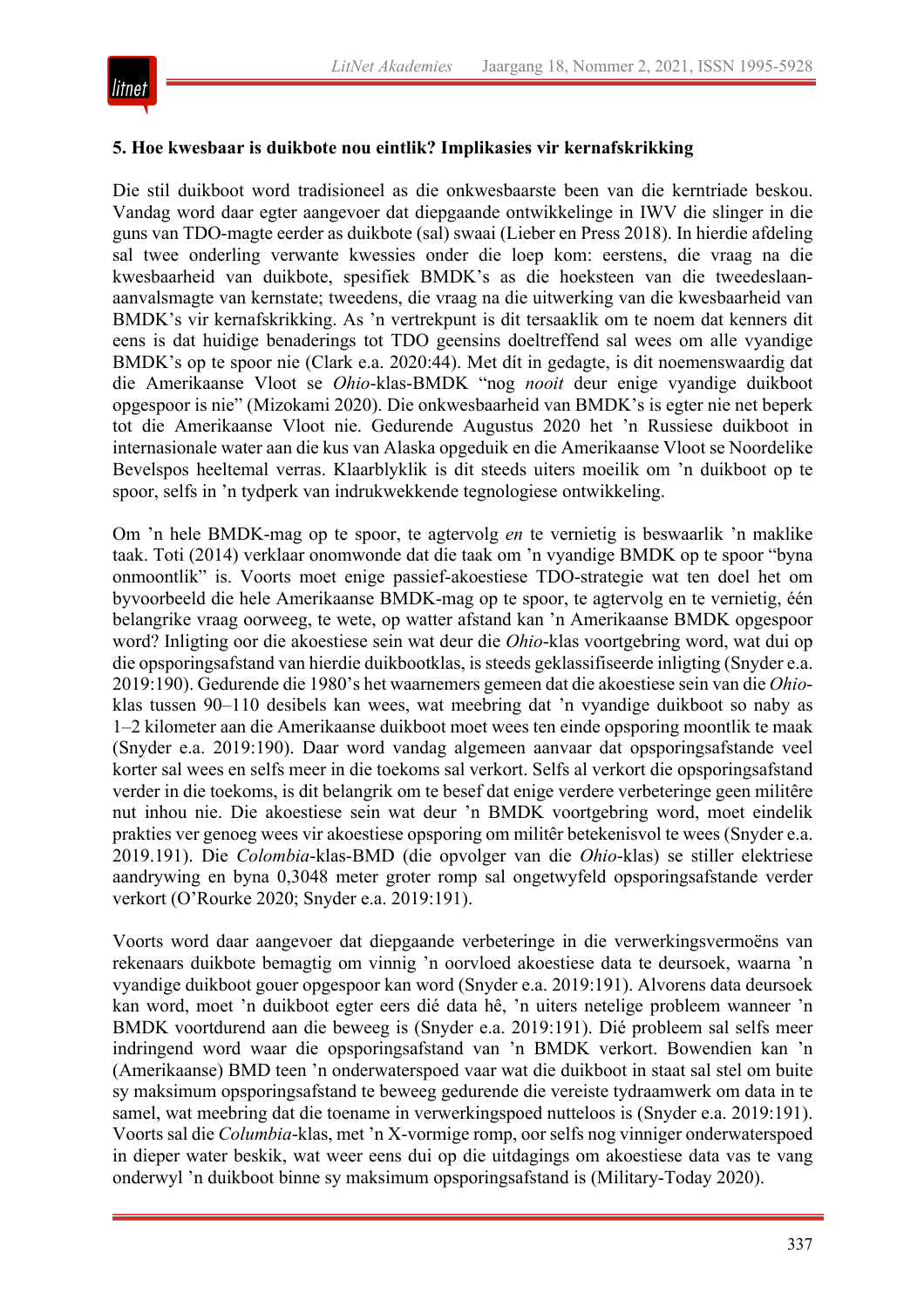

Om suksesvol op die spoor van 'n vyandige duikboot te bly, vereis voorts dat 'n BMDK-sein op *verskeie* hidrofone inwerk, 'n uitdaging wat meebring dat enige verdere verbeteringe in sensors grootliks onbelangrik sal wees (Snyder e.a. 2019:191). 'n Enkele hidrofoon kan nie 'n BMDK-sein van byklanke onderskei nie. 'n Duikboot wat poog om op die spoor van 'n vyandige BMD te bly, sal gevolglik van verskeie hidrofone gebruik moet maak om, eerstens, die vyandige BMD op te spoor, tweedens, die rigting waarin dié duikboot vaar vas te stel (ten einde op die spoor van die duikboot te bly) en laastens, 'n aanval te loods om dit te vernietig (Snyder e.a. 2019:191). Hoewel 'n toename in hidrofone die moontlikheid van die opsporing van 'n BMDK verhoog, is dit tersaaklik om te noem dat die korrelasie tussen 'n BMDK-sein en verskeie hidrofone vir slegs 'n paar sekondes volgehou kan word, wat 'n teenwig skep vir enige verbeteringe in die verwerkingsvermoëns van rekenaars (Snyder e.a. 2019:191).

Enige poging om aktief op die spoor van 'n BMDK te bly, sal in elk geval nie onopgemerk bly nie. Wanneer sodanige pogings aangewend word, sal 'n BMDK 'n aktiewe sein (dat dit deur 'n vyandige duikboot agtervolg word) opmerk. Trouens, lank voordat 'n vyandige duikboot op die spoor van 'n BMDK kom, sal laasgenoemde 'n aktiewe sein opmerk (Snyder e.a. 2019:191). In elk geval, wanneer 'n BMDK 'n aktiewe sein opmerk, sal dit spoedig optree – deur die gebruik van óf gereëlde ploftoestelle ("timed explosive devices") óf tydige aanlokkingsmiddele ("decoys") – om vyandige duikbote te vernietig (Friedman 2019:33). Belangriker, selfs al is dit moontlik om 'n duikboot op te spoor én op sy spoor te bly, is die vraag of 'n BMDK wel vernietig kan word, 'n geheel en al andersoortige een. Om 'n BMDK te vernietig, meen Friedman (2020:79), is geensins 'n eenvoudige onderneming nie. Baie hang af van hoe presies die BMDK opgespoor kan word, waarna die vernietiging van die duikboot 'n verdere poging om die BMDK se posisie vas te stel ten einde 'n aanval te loods, verg (Friedman 2019:33). Baie hang ook af van die praktiese, eerder as die teoretiese, doeltreffendheid van TDO-wapens (Friedman 2019:33). Wanneer 'n BMDK wel aangeval word, kan teëmaatreëls aangewend word ten einde die duikboot 'n kans op oorlewing te bied. Huidige navorsing oor die nut van teen-torpedowapens om oppervlakskepe te beskerm, kan waarskynlik lei tot die ontwikkeling van doeltreffende duikbootselfverdedigingswapens (Friedman 2019:33). Met dié wapens in gedagte, is dit insiggewend om te noem dat die Amerikaanse Vloot poog om 'n veelvlakkige verdediging ("layered defence") van teentorpedo-aanlok-en-fopmiddels ("anti-torpedo decoys") te ontwikkel, wat duikbote teen TDOwapens sal beskerm (Peck 2020). Uiteraard sal dié veelvlakkige verdediging soortgelyk wees aan die elektroniese oorlogsisteme wat militêre vliegtuie teen lugafweerwapens beskerm (Peck 2020). Hoewel selfverdediging ongetwyfeld 'n diepgaande probleem in die ondersese omgewing is, is dit egter nie 'n onoorkomelike een nie (Friedman 2019:33).

Vervolgens is dit uiters moeilik om 'n BMDK (wat nog te sê van 'n *hele* BMDK-mag) op te spoor, te agtervolg *en* te vernietig. Hierteenoor kan daar gevra word: sal die diepgaande ontwikkelinge in afstandswaarneming nie die opsporing en agtervolging van BMDK's vergemaklik nie? Die bondige, dog kragtige, antwoord is: stellig nie. Etlike redes voortspruitend uit die bespreking van TDO in hierdie ondersoek kan aangevoer word om dié antwoord te staaf. Allereers dui die geskiedenis van TDO (soos uiteengesit in hierdie ondersoek) sterk daarop dat ontwikkelinge in militêre tegnologie nooit slegs in een rigting beweeg nie. Trouens, soos Fitzgerald en Pittenger (2020) kundig uitwys, "die geskiedenis van TDO is een van verrassings", met maatreëls wat verskeie teëmaatreëls, en teëmaatreels wat teë-teëmaatreëls meebring, ad infinitum (Cohen 2019:140). Gevolglik, indien sekere tegnologieë die slinger in die guns van TDO-magte sal swaai, sal ander pro-duikboottegnologieë ongetwyfeld die wanbalans herstel.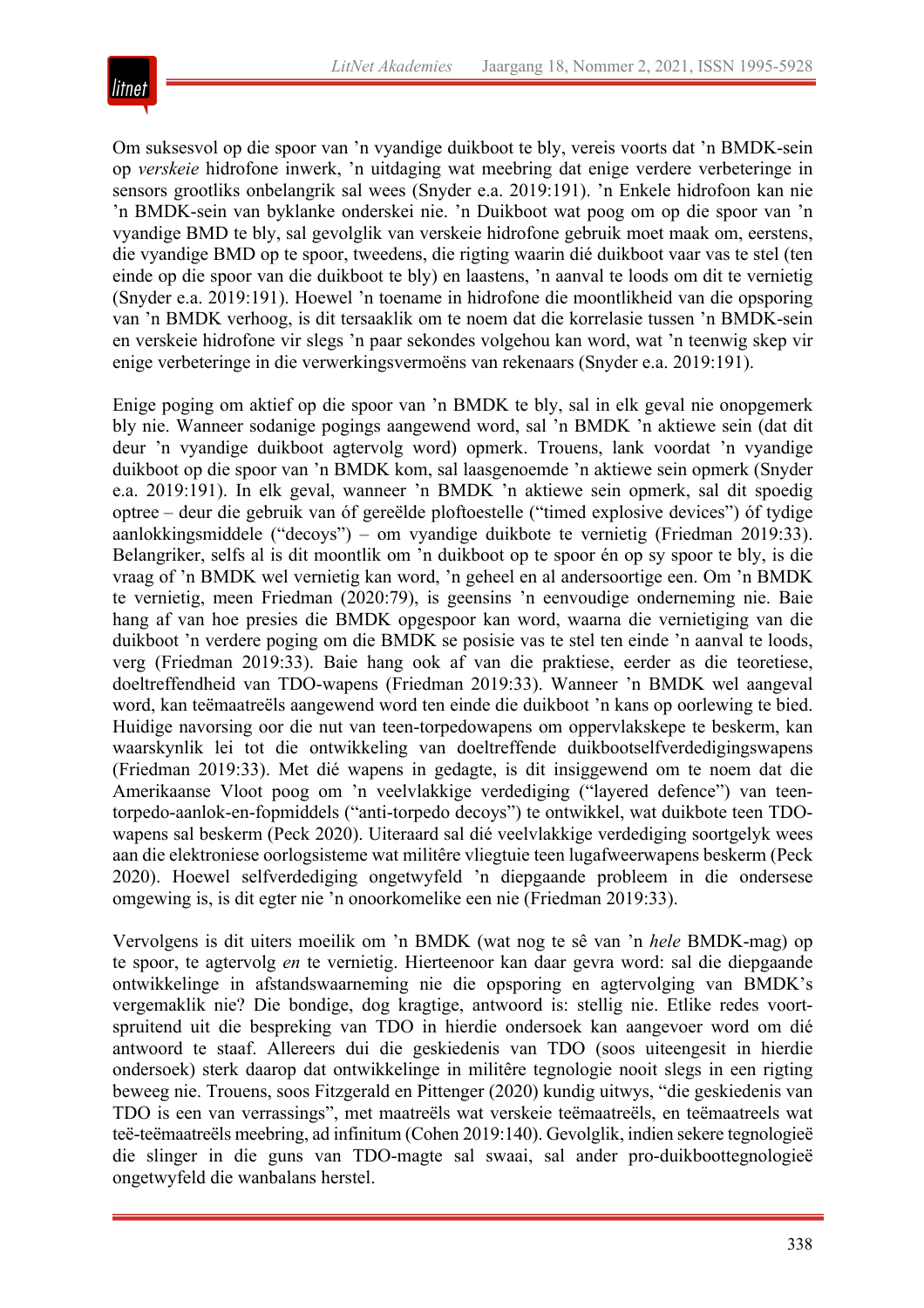

Enkele voorbeelde kan hier ter illustrasie genoem word. Hoewel diepgaande ontwikkelinge in sensors en sensorplatforms indrukwekkend is, word daar reeds onverpoosd gestreef na die skep van kuberopleidingsomgewings wat ten doel het om 'n vyand se sensors te infiltreer, te manipuleer en aan te val (Hitchens 2019). Voorts bou die Amerikaanse Vloot tans voort op bestaande navorsing oor die gebruik van lasers om sensors en sensorplatforms te verblind en te ontwrig (Scott 2021:7). Terselfdertyd word daar vandag gegis oor die bedreiging van "swerms" OLV's (en gelyklopend hiermee, die toekomstige bedreiging van 'n skool OOV's). Dit is noemenswaardig dat 'n teen-OOV-swermstryd ("counter UAS-swarm fight") reeds goed op dreef is, met die ontwikkeling van Lockheed Martin se MORFIUS, "'n OLV gewapen met 'n kragtige mikrogolf" wat verskeie teikens gelyktydig kan vernietig (Atherton 2021). Duikbootklankonderdrukking gaan terselfdertyd onverpoosd voort. Met dít in gedagte, is dit noemenswaardig dat een van die beslissende oorwegings in die ontwerp en vervaardiging van die *Columbia*-klas die noodsaaklikheid van nuwerwetse tegnologie was, veral tegnologie wat dié duikbootklas se sluipvermoë oor die volgende vier dekades sal verseker (O'Rourke 2020). Vervolgens sal die *Columbia*-klas met 'n kernreaktor, wat na bewering so stil is "dat dit minder klank as 'n 20 watt-gloeilamp sal voortbring", toegerus word (Military-Today 2020). Soortgelyk aan die *Virginia*-klas-AK, sal die *Columbia*-klas van eggolose verf gebruik maak om die bedreiging van vyandige aktiewe sonar te verminder (Military-Today 2020). Op hul beurt is die Chinese Vloot koorsagtig besig om hul volgende generasie van BMDK's met 'n pompstralerskroef ("pumpjet propulsor") toe te rus. As 'n alternatief vir 'n konvensionele skroef, beloof pompstralerskroewe om duikbootklank wat deur kavitasie veroorsaak word, aansienlik te verminder (Tate 2020). 'n Laaste illustrasie is gepas: hoewel ontwikkelinge in die sensorskerpte van verkenningsatelliete onverpoosd voortgaan, is kenners dit eens dat selfs die mees gesofistikeerde verkenningsatelliete óf gefop kan word óf deur teenruimtewapens ("antispace weapons") vernietig kan word (Younger 2010:130; Skibba 2020).

'n Tweede les wat uit die geskiedenis van TDO geleer kan word, is dat tegnologiese ontwikkeling in TDO nooit 'n beslissende oorwinning in die stryd teen die opsporing en belangriker, die vernietiging van BMDK's meebring nie. Sukses in die opsporing van enkele vyandige BMDK's (wat nog te sê van 'n hele BMDK-mag) is byna altyd kortstondig én voorwaardelik. Só kon KWS slegs kernduikbote (en nie dieselaangedrewe duikbote nie) opspoor en uitsluitlik passief-akoestiese TDO bied. Tersaakliker, KWS kon *nie* 'n duikboot so presies opspoor dat 'n langafstandmissiel dit kon beskadig of vernietig nie (Friedman 2019:26). Waar KWS-data op 'n moontlike opsporingsarea van BMDK's gedui het, kon TDO-magte en AK's dié data uitbuit deur vinnig op die opsporingsarea toe te sak. Daar was egter *geen* waarborg dat nadat KWS 'n BMDK opgespoor het, kontak met dié duikboot herwin kon word nie en sonder kontak was daar *geen* kans dat die opgespoorde duikboot vernietig kon word nie (Friedman 2019:26). Hoewel Sowjet-BMDK's in die Atlantiese Oseaan opgespoor kon word, was "dit beswaarlik die tipe strategiese TDO wat eensklaps die strategiese balans laat kantel het" (Friedman 2019:26).

Gedurende die Koue Oorlog was die uitvoer van 'n suksesvolle TDO-strategie aangewese op die integrasie en noue samewerking van *verskeie* TDO-magte, doeltreffende TDO-konsepte, aansienlike befondsing (gegewe die uiters hoë kostes verbonde aan TDO-operasies en die noodsaaklikheid van voortdurende TDO-gefokusde navorsing), maritieme geografie en die kundigheid van TDO-magte. Vandag is die versperrings om 'n uiters doeltreffende TDOoperasie te loods selfs nóg hoër, veral gegewe die ontwikkeling van toenemend stil duikbote. Daar is vandag slegs een vloot (dié van die Amerikaners) wat hoegenaamd doeltreffend in TDO is (Cote 2019:33; Friedman 2019:33). Meer as ooit vantevore vereis TDO uiters hoë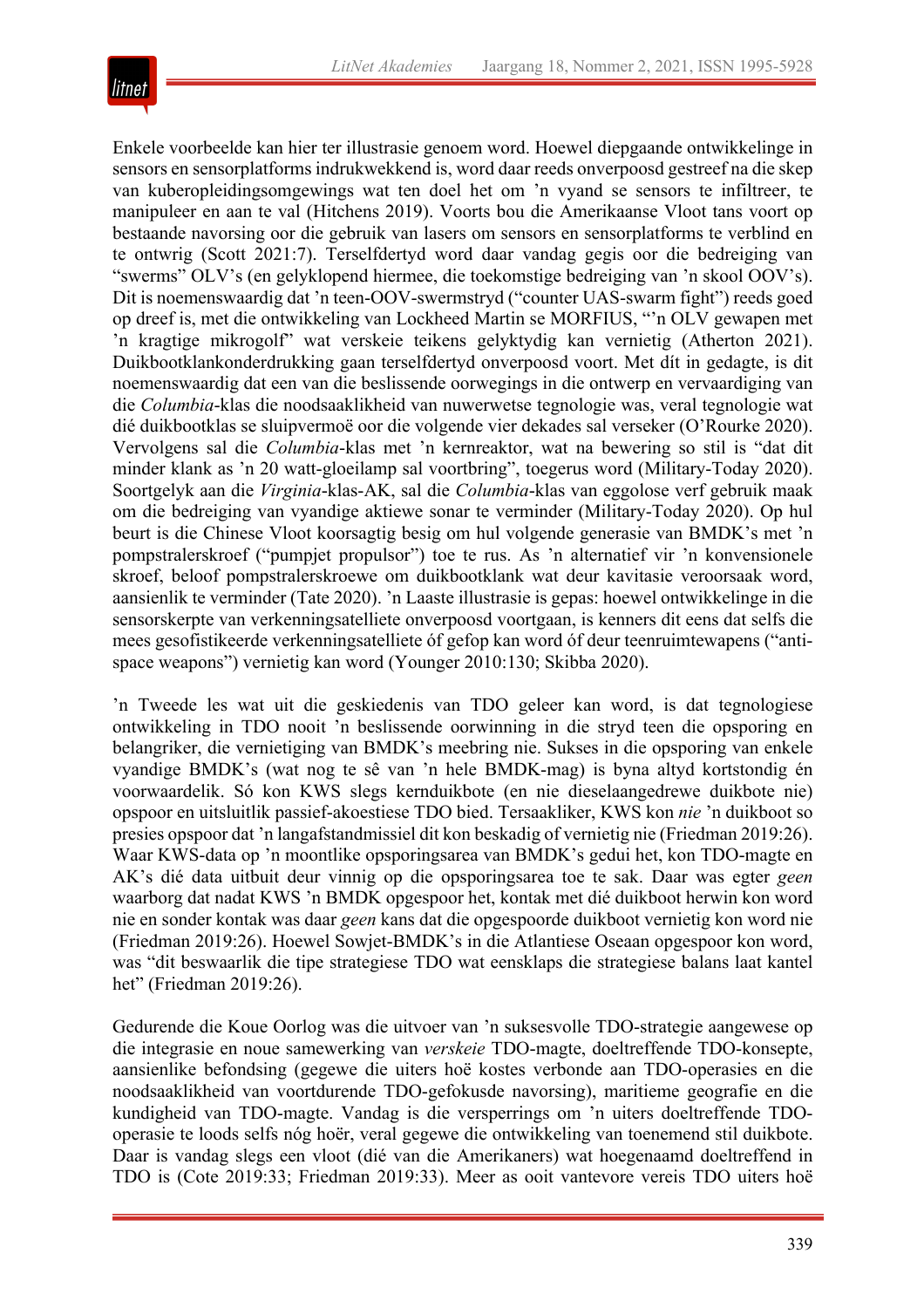

investering, 'n mylpaal wat vir die meeste lande nie haalbaar is nie. Trouens, klem op TDO vereis disinvestering in ander moontlik belangriker vlootmissies. Die uitvoer van 'n TDOmissie verg voorts dat skaars hulpbronne (o.a. oppervlakskepe en vliegtuie) van ander kritieke missies herontplooi moet word. Gevolglik, soos Friedman (2019:33) uitwys, beteken dit dat "selfs al tree 'n betroubare duikbootopsporingsmetode na vore, die ontginning daarvan uiters duur, selfs onbekostigbaar, sal wees". Dit is tersaaklik om hier te noem dat selfs die Amerikaanse Vloot, waarskynlik die enigste vloot wat oor die volle spektrum ("full spectrum") TDO-vermoëns beskik, nie *alle* vyandige BMDK's *gelyktydig* kan opspoor, agtervolg *en* vernietig nie, soos die Noordelike Kommandement se onvermoë gedurende Augustus 2020 om 'n Russiese duikboot aan die kus van Alaska op te spoor, duidelik wys. Gedurende die Koue Oorlog, vandag én in die toekoms, was en is dit duidelik dat daar met groot omsigtigheid te werk gegaan moet word wanneer daar aangeneem word dat 'n nuwe tegnologie die strategiese balans onherroeplik sal verander.

Die derde tersaaklike les wat uit die geskiedenis van TDO geleer kan word, is die belangrikheid van maritieme geografie vir TDO. Wat die ontwikkeling (én sukses) van KWS moontlik gemaak het, was nie die onvermoë van die Sowjetunie om innoverende tegnologiese ontwikkelinge voort te bring nie, maar "'n asimmetrie in die gevolge van 'n gemeenskaplike maritieme geografie" (Cote 2019:32). KWS-rignette was aangewese op 'n koppeling met die vasteland, waar ondersese kabels met dataverwerkingsfasiliteite verbind is. Soortgelyk aan KWS gedurende die Koue Oorlog, is die sleutel tot ondersese waarneming vandag die bestaan van 'n gunstige maritieme geografie (Cote 2019:32). Die uitwerking van 'n gunstige maritieme geografie op TDO kan ten beste geïllustreer word deur oorweging te skenk aan hoe die maritieme geografie wat die VSA en China in die Stille Oseaan deel, eersgenoemde bevoordeel.

Die gebruik van BAW-rignette deur die Amerikaanse Vloot in die Stille Oseaan bring mee dat enige Chinese duikboot wat poog om die Filippynse See of die groter Stille Oseaan vanaf die Geel See en die Oos- en Suid-Chinese See binne te vaar, opgespoor sal word (Cote 2019:33). Die teendeel is egter nie waar vir Amerikaanse AK's en BMDK's wat poog om die Chinese Binneseë ("Inner seas") binne te dring nie (Cote 2019:33). BAW (of sodanige sisteme) is, soortgelyk aan KWS, aangewese op 'n koppeling met die vasteland. Vanuit die Amerikaanse perspektief beskou, word BAW-rignette in die Westelike Stille Oseaan aangebring (of is dalk reeds aangebring) (Cote 2019:33). Hierteenoor sal 'n dergelike Chinese BAW-sisteem vereis dat veseloptikakabels by die ingang na die Binneseë vanuit die Filippynse See gelê word, 'n enorme gebied wat vanaf die Oos- tot Suid-Chinese See strek, en waarvan die vlak water sal meebring dat dié kabels geensins in 'n oorlog beskerm kan word nie (Cote 2019:34). Die interaksie van maritieme geografie met tegnologie bevoordeel derhalwe sommiges meer as ander. Ten einde dié tekortkominge die hoof te bied, sal die Chinese, soos die Sowjetunie gedurende die Koue Oorlog, genoop word om toenemend staat te maak op die ontwikkeling en aanwending van duikbootgelanseerde ballistiese missiele, waartydens Chinese BMDK's naby tuishawens kan patrolleer en vandaar vyandige strategiese teikens bedreig. Die afwesigheid van enige Chinese BAW sal beteken dat daar bykans géén manier vir die Chinese Vloot sal bestaan om die Amerikaanse *Columbus*-klasduikbote op te spoor nie (Cote 2019:34–5).

Oseanografiese inligting is nou verweef met die belangrikheid van maritieme geografie vir TDO. Oseanografiese data – onder andere, chlorofil- en suurstofvlakke, watertemperatuur, southeid en troebelheid – bied uiters nuttige inligting vir TDO én duikbootverbergingsoperasies (Wong 2021:8). Temperatuurlae in die oseaan is byvoorbeeld uiters veranderlik en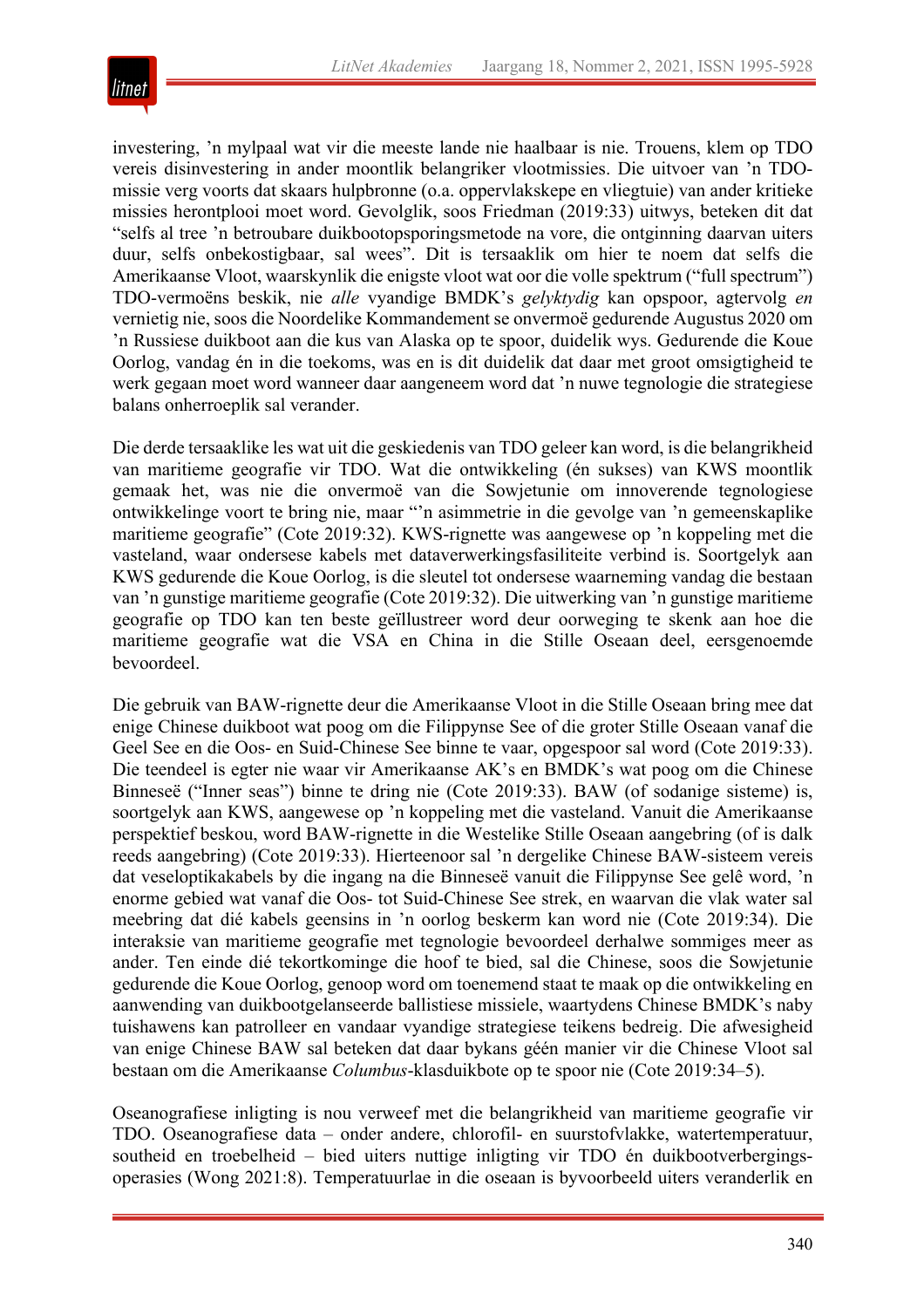

juis hierom absorbeer dit beide breëband- en smalbandklank én beïnvloed die rigting en intensiteit van klankvoortplanting (Sasgen 2009:47). Sodanige omstandighede bemoeilik die opspoor van vyandige duikbote, 'n onderneming wat alreeds uiters twyfelagtig is (Sasgen 2009:47). Hoewel diepgaande oseanografiese kennis TDO-magte bemagtig om vyandige duikbote te jag, is die teendeel egter ook waar: sodanige kennis bemagtig duikbote om meer ongemerk op te tree en die waarskynlikheid van opsporing te verminder (Wong 2021:8). Daar word vandag toenemend van outonome onderwatersweeftuie ("autonomous underwater gliders"), wat uiters koste-effektief is en oor 'n reikafstand van etlike maande beskik, gebruik gemaak om oseanografiese inligting in te samel (Wong 2021:9). Verbeterde oseanografiese kennis, meen Friedman (2019:33), sal tot die voordeel van duikbote strek wat poog om hulself te verberg. Voorts sal die toenemende industriële gebruik van die oseane, wat die oseane eindelik luider sal maak, tesame met 'n toekomstige wêreld waarin meer lande duikbote ontplooi, enige toekomstige opsporingsmaatreëls bemoeilik (Friedman 2019:33).

Ondanks wat algemeen aanvaar word, is BMDK's vandag en terloops, vir ten minste die volgende twee dekades, hoegenaamd nie kwesbaar vir enige vorm van TDO nie (Friedman 2019:33). Vier kragtige redes ondersteun dié gevolgtrekking. Een, om 'n enkele BMDK (wat nog te sê van 'n hele BMDK-mag) op te spoor, te agtervolg *en* te vernietig, is beswaarlik 'n maklike taak. Selfs indien sekere tegnologieë in die toekoms die opsporing van BMDK's vergemaklik, bly die probleem van die vernietiging van 'n enkele BMDK (wat nog te sê van 'n hele BMDK-mag) 'n netelige een. Twee, die geskiedenis van TDO wys duidelik dat ontwikkelinge in militêre tegnologie 'n wederkerige proses is. Waar innoverende TDOoplossings na vore tree, kan verwag word dat insgelykse innoverende pro-duikbootoplossings sal verskyn. Trouens, sodanige ontwikkelinge is reeds besig om te ontvou. Drie, tegnologiese ontwikkelinge in TDO bring nooit 'n beslissende oorwinning in die stryd teen die opsporing en belangriker, die vernietiging van BMDK's mee nie. Selfs die beste opsporingsisteme het beperkings. Voorts berus 'n suksesvolle TDO-strategie op verskeie onderling afhanklike faktore, onder andere *verskeie* TDO-magte, doeltreffende TDO-konsepte, aansienlike befondsing, maritieme geografie en die kundigheid van TDO-magte. Slegs een vloot (dié van die VSA) beskik vandag oor die nodige vaardighede om 'n doeltreffende TDO-strategie te loods en selfs dié land se vloot kan nie *alle* vyandige BMDK's *gelyktydig* opspoor, agtervolg *en* vernietig nie.

Vier, die geskiedenis van TDO leer verder dat maritieme geografie, met inbegrip van oseanografie, uiters belangrik vir sowel TDO as duikbootverberging is. Huidige en toekomstige akoestiese waarnemingstelsels sal steeds afhanklik van 'n koppeling met die vasteland wees, met die gevolg dat maritieme geografie sommige lande meer as ander sal bevoordeel. Oseanografiese data word toenemend verbreed deur die gebruik van onderwatersweeftuie, wat duikbootverberging verder sal versterk. Toenemende industriële gebruik van die oseane, tesame met die aantal lande wat duikbote ontplooi, sal die opsporing van BMDK's selfs meer bemoeilik. Die prentjie wat hiér na vore tree, is een waarin die onkwesbaarheid van BMDK's – vandag én in die toekoms – sal voortduur. Waar die tweedeslaanaanvalsmagte van kernstate onkwesbaar is, sal 'n kernafskrikkingstrategie uiters doeltreffend bly en strategiese stabiliteit voortduur.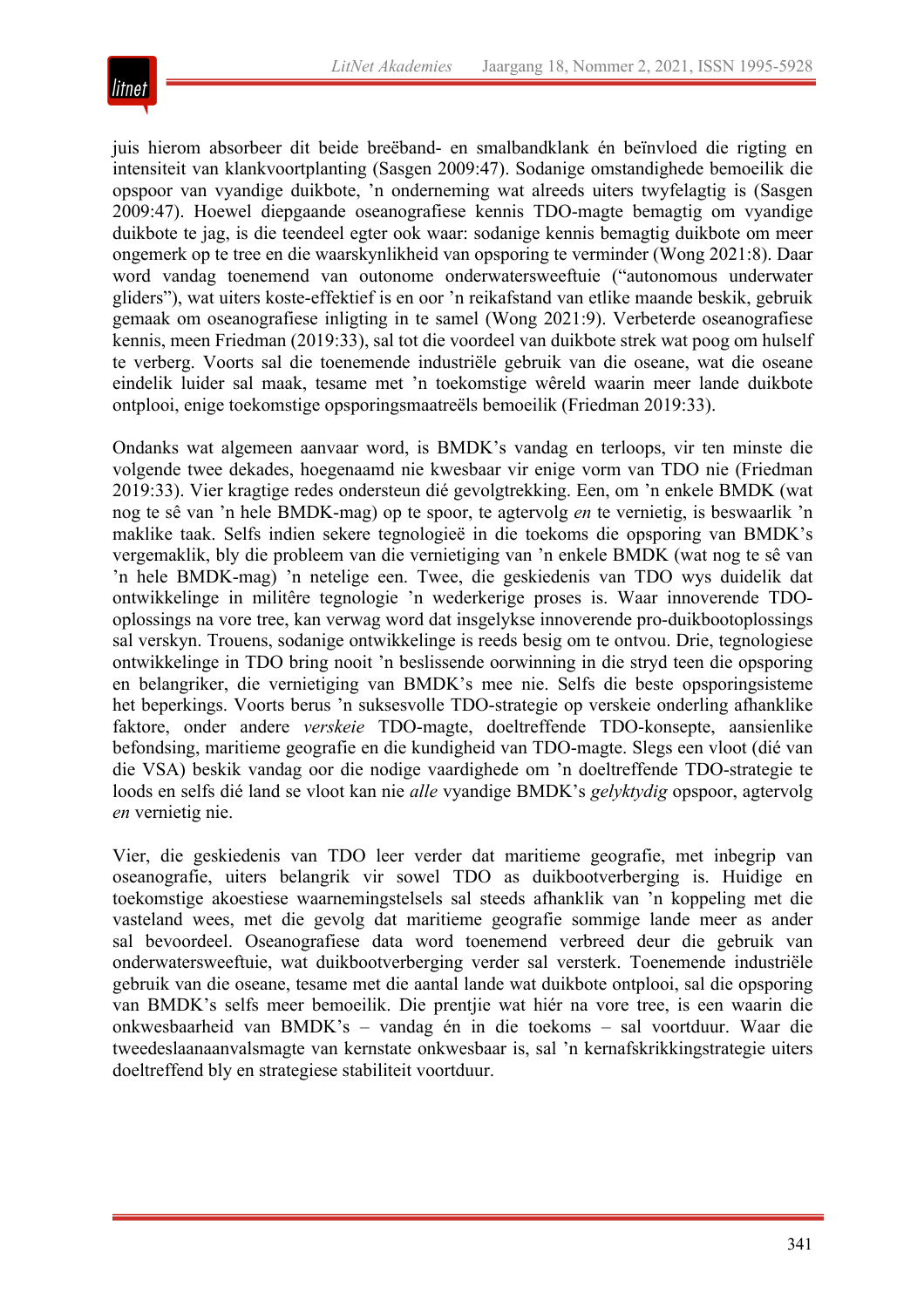

#### **6. Gevolgtrekking**

Hierdie ontleding wys daarop dat diepgaande ontwikkelinge in veral afstandswaarneming *nie* BMDK's as die hoeksteen van die tweedeslaanaanvalsmagte van kernstate kwesbaar laat nie. 'n Bespreking van die geskiedenis van TDO (en lesse wat hieruit geleer kan word), asook 'n ondersoek na die praktiese uitdagings om 'n BMDK op te spoor, te agtervolg *en* te vernietig, lê die grondslag vir optimisme oor die voortdurende onkwesbaarheid van BMDK's en gepaardgaande hiermee, die voortdurende stabiliteit van kernafskrikking. Ontluikende tegnologiese ontwikkelinge, onder andere grootdata, kunsmatige intelligensie en kwantumberekening, word ook dikwels voorgehou as ontwikkelinge wat *moontlik* vanaf 2050 TDOmagte meer doeltreffend kan maak. Anders as diepgaande ontwikkelinge in afstandswaarneming, is dié ontwikkelinge steeds ver in die toekoms geleë en vandag te vaag om werklik hul uitwerking op die kwesbaarheid van BMDK's te verreken. Daar is egter drie redes tot optimisme rakende die voortdurende onkwesbaarheid van BMDK's, *ongeag die rigting van tegnologiese ontwikkeling*. Een, soos Cote (2019:33) tereg uitwys, dit is "hoogs onwaarskynlik" dat enige toekomstige tegnologie ooit die oseaan geheel en al deursigtig sal maak. Twee, die geskiedenis van TDO wys daarop dat die stryd tussen TDO-magte en duikbote 'n *voortdurende* een is, een waarin ontwikkelinge in TDO nooit 'n beslissende oorwinning in die stryd teen die opsporing en belangriker, die vernietiging van BMDK's meebring nie. Die geskiedenis van TDO is een van verrassings. Drie, en waarskynlik die belangrikste rede, selfs al word BMDK's makliker om op te spoor, sal dit slegs 'n strategie van kernafafskrikking ondermyn en die moontlikheid van 'n voorkomende aanval verhoog, indien 'n toekomstige aanvaller sal glo dat *al* die BMDK's van 'n kernstaat *gelyktydig* vernietig kan word. Derhalwe, vandag én in die nabye toekoms, is daar beswaarlik gronde om te glo dat BMDK's, met inbegrip van die tweedeslaanaanvalsmagte van kernstate, kwesbaar is.

#### **Bibliografie**

Atherton, K. 2021. Drones vs. drones: Lockheed MORFIUS uses microwaves to kill swarms. *Breaking Defense*, 19 Maart. https://breakingdefense.com/2021/03/drones-vs-droneslockheed-morfius-uses-microwaves-to-kill-swarms/ (20 Maart 2021 geraadpleeg).

Axe, D. 2021. Russia is building four special submarines to haul its weird doomsday drone. *Forbes,* 21 Januarie. https://www.forbes.com/sites/davidaxe/2021/01/21/russia-is-buildingfour-special-submarines-to-haul-its-grotesque-doomsday-drone/?sh=6a6708e33703 (26 April 2021 geraadpleeg).

Baylis, J., J.J. Wirtz en C.S. Gray (reds.). 2019. *Strategy in the contemporary world.* 6de uitgawe. Oxford, New York: Oxford University Press.

Christley, J. 2007. *US nuclear submarines: the fast attack.* Oxford: Osprey Publishing.

Clark, B., S. Cropsey en T.A. Walton. 2020. *Sustaining the undersea advantage: disrupting anti-submarine warfare using autonomous systems.* Washington, D.C.: Hudson Institute.

Cohen, E.A. 2019. Technology and warfare. In Baylis e.a. (reds.) 2019.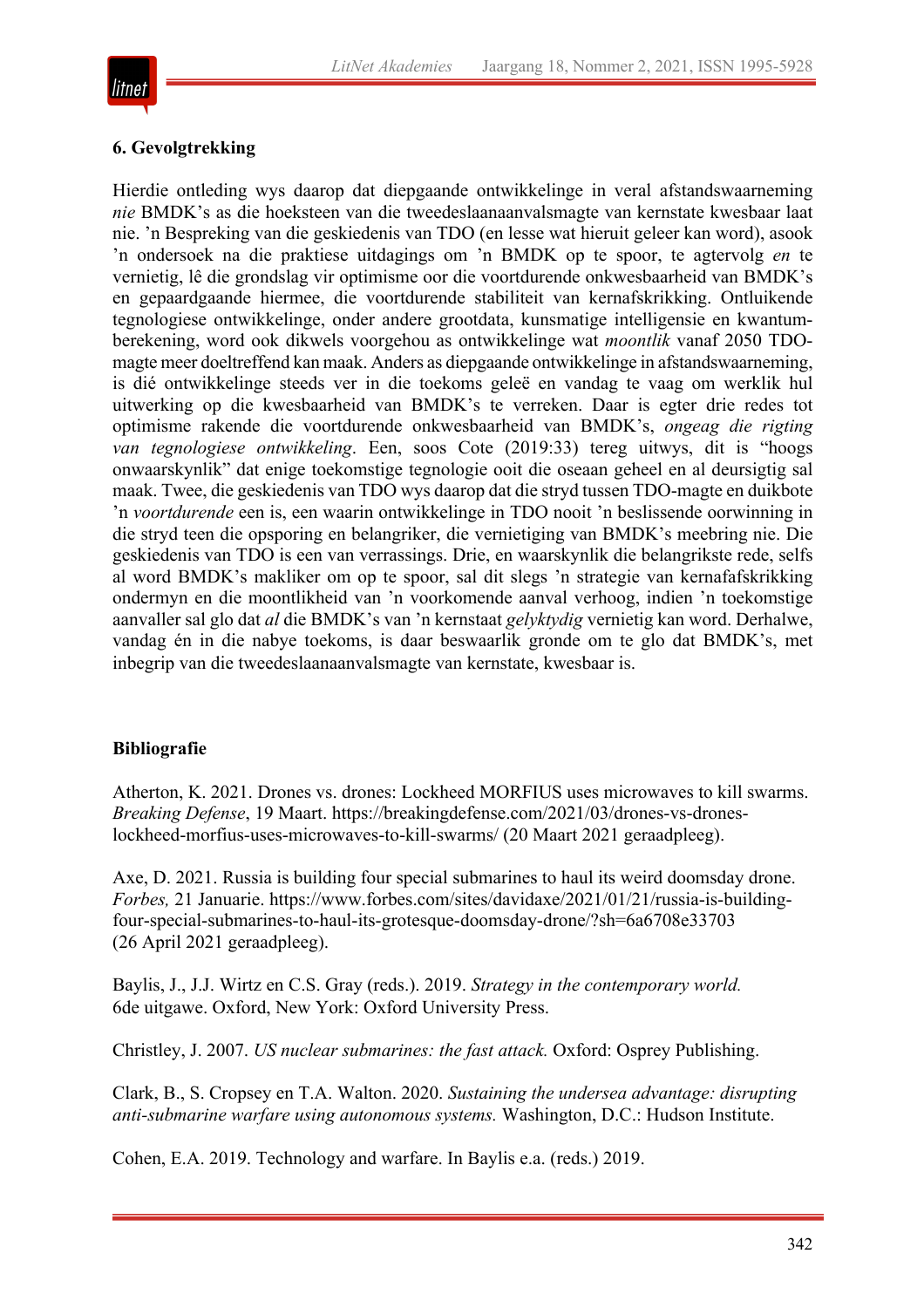

Cote, O.R. 2003. *The Third Battle: innovation in the U.S. Navy's silent Cold War struggle with Soviet submarines.* Newport: Naval War College Press.

—. 2019. Invisible nuclear-armed submarines, or transparent oceans? Are ballistic missile submarines still the best deterrent for the United States? *Bulletin of the Atomic Scientists,* 75(1):30–5.

Deutsch, H.C. 1978. The influence of Ultra on World War II. *Parameters,* VIII(4):2–15.

Emley, B. 2017. How the diving bell opened the ocean's depths. *The Atlantic,* 23 Maart. https://www.theatlantic.com/technology/archive/2017/03/diving-bell/520536/ (20 Januarie 2021 geraadpleeg).

Fitzgerald, J.R. en R.F. Pittenger. 2019. ASW – Will we ever learn? *Proceedings,* 145(4). https://www.usni.org/magazines/proceedings/2019/april/asw-will-we-ever-learn (22 Januarie 2021 geraadpleeg).

Friedman, N. 2019. *Strategic submarines and strategic stability: looking towards the 2030s.* Canberra: The National Security College.

—. 2020. Strategic submarines and strategic stability: looking towards the 2030s. In Medcalf e.a. (reds.) 2020.

Geist, E. en A.J. Lohn. 2018. *How might artificial intelligence affect the risk of nuclear war?* Santa Monica: Rand Corporation.

Globe Composite. 2021. A brief history of anti-submarine warfare. https://www.globecomposite.com/blog/history-anti-submarine-warfare (20 April 2021 geraadpleeg).

Goldstein, L.J. 2019. China is building a "undersea Great Wall" to take on America in a war. *The National Interest*, 27 Oktober. https://nationalinterest.org/blog/buzz/china-buildingundersea-great-wall-take-america-war-90601 (23 Augustus 2020 geraadpleeg).

Hackmann, W.D. 1986. Sonar research and naval warfare 1914–1954: a case study of a twentieth-century establishment science. *Historical Studies in the Physical and Biological Sciences,* 16(1):83–110.

Hambling, D. 2020. Listening down: ULF sonar attracts new interest for ASW applications. *Janes Navy International,* 125(7):10–1.

Hitchens, T. 2019. AFRL cyber center to train how to hack sensors (think IoT). *Breaking Defense,* 8 Oktober. https://breakingdefense.com/2019/10/afrl-cyber-center-to-train-how-tohack-sensors-think-iot/ (9 Oktober 2019 geraadpleeg).

Holwitt, J.I. 2019. Sub vs. sub: ASW lessons from the Cold War. *Proceedings,* 145(10). https://www.usni.org/magazines/proceedings/2019/october/sub-vs-sub-asw-lessons-cold-war (10 Maart 2021 geraadpleeg).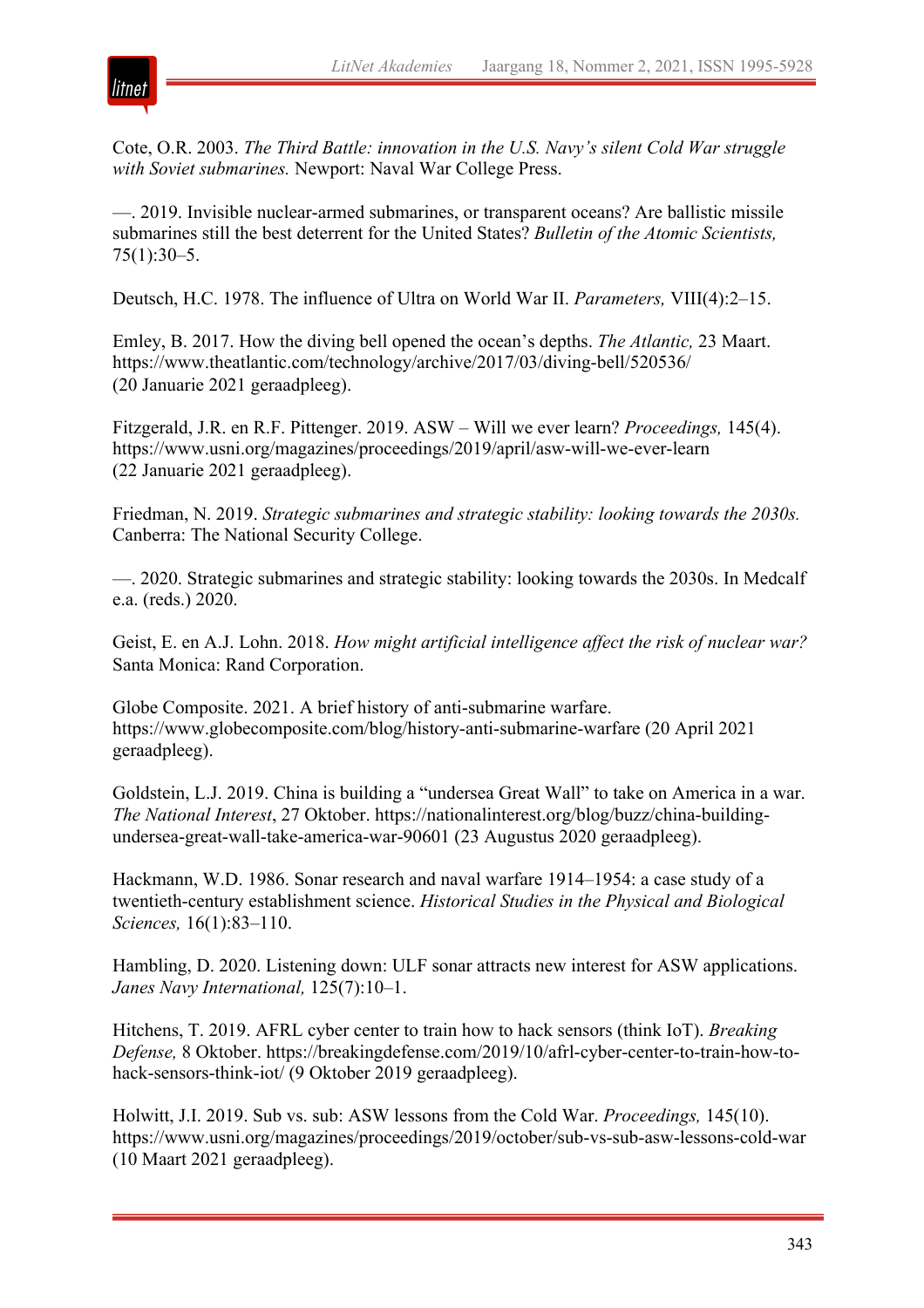

Howe, J.A. 1971. Wolfpack: measure and counter. *Naval War College Review,* 23(8):61–5.

Janicki, D.A. 2014. The British blockade during World War I: the weapon of deprivation. *Inquiries*, 6(6). http://www.inquiriesjournal.com/articles/899/the-british-blockade-duringworld-war-i-the-weapon-of-deprivation (11 Februarie 2021 geraadpleeg).

Klare, M.T. 2020. A strategy for reducing the escalatory dangers of emerging technologies. *Arms Control Today.* https://www.armscontrol.org/act/2020-12/features/strategy-reducingescalatory-dangers-emerging-technologies (12 Januarie 2021 geraadpleeg).

Lautenschlager, K. 1986. The submarine in naval warfare, 1901–2001. *International Security,* 11(3):94–140.

Layne, C. 2020. Coming storms: the return of great-power war. *Foreign Affairs,* 99(6):42–8.

Lieber, K.A. en D.G. Press. 2017. The new era of counterforce: technological change and the future of nuclear deterrence. *International Security,* 41(4):9–49.

–. 2018. The new era of nuclear arsenal vulnerability. *Physics and Society,* 47(1):2–6.

Lindsey, G.R. 1976. Tactical anti-submarine warfare: the past and the future. *The Adelphi Papers,* 16(122):30–9.

Medcalf, R., K. Mansted, S. Frühling en J. Goldrick (reds.). 2019. *The future of the undersea deterrent: a global survey.* Acton: National Security College.

Military-Today. 2020. Columbia class. http://www.military-today.com/navy/columbia\_ class.htm (15 Mei 2020 geraadpleeg).

Mizokami, K. 2019. The Navy just ordered the "Orca," an Extra-Large Unmanned Submarine by Boeing. *Popular Mechanics,* 14 Februarie. https://www.popularmechanics.com/military/ navy-ships/a26344025/navy-extra-large-unmanned-submarines-boeing/ (12 Junie 2019 geraadpleeg)

—. 2020. Rethinking the triad: Does a nuclear "dyad" make more sense? *Popular Mechanics,* 23 Februarie. https://www.popularmechanics.com/military/weapons/a31046179/nucleartriad/ (12 November 2020 geraadpleeg).

Moe, B. 2003. The impact of the invention of the torpedo on the U.S. Navy. *Naval Undersea Warfare Center,* 1 September. https://apps.dtic.mil/dtic/tr/fulltext/u2/a498698.pdf (18 Februarie 2021 geraadpleeg).

National Oceanic and Atmospheric Administration. 2001. *The NOAA diving manual.* Washington, D.C.: U.S. Department of Commerce.

Naval History and Heritage Command. 2017. The submarine Turtle: naval documents of the Revolutionary War. https://www.history.navy.mil/research/library/online-reading-room/titlelist-alphabetically/s/submarine-turtle-naval-documents.html (26 Februarie 2021 geraadpleeg).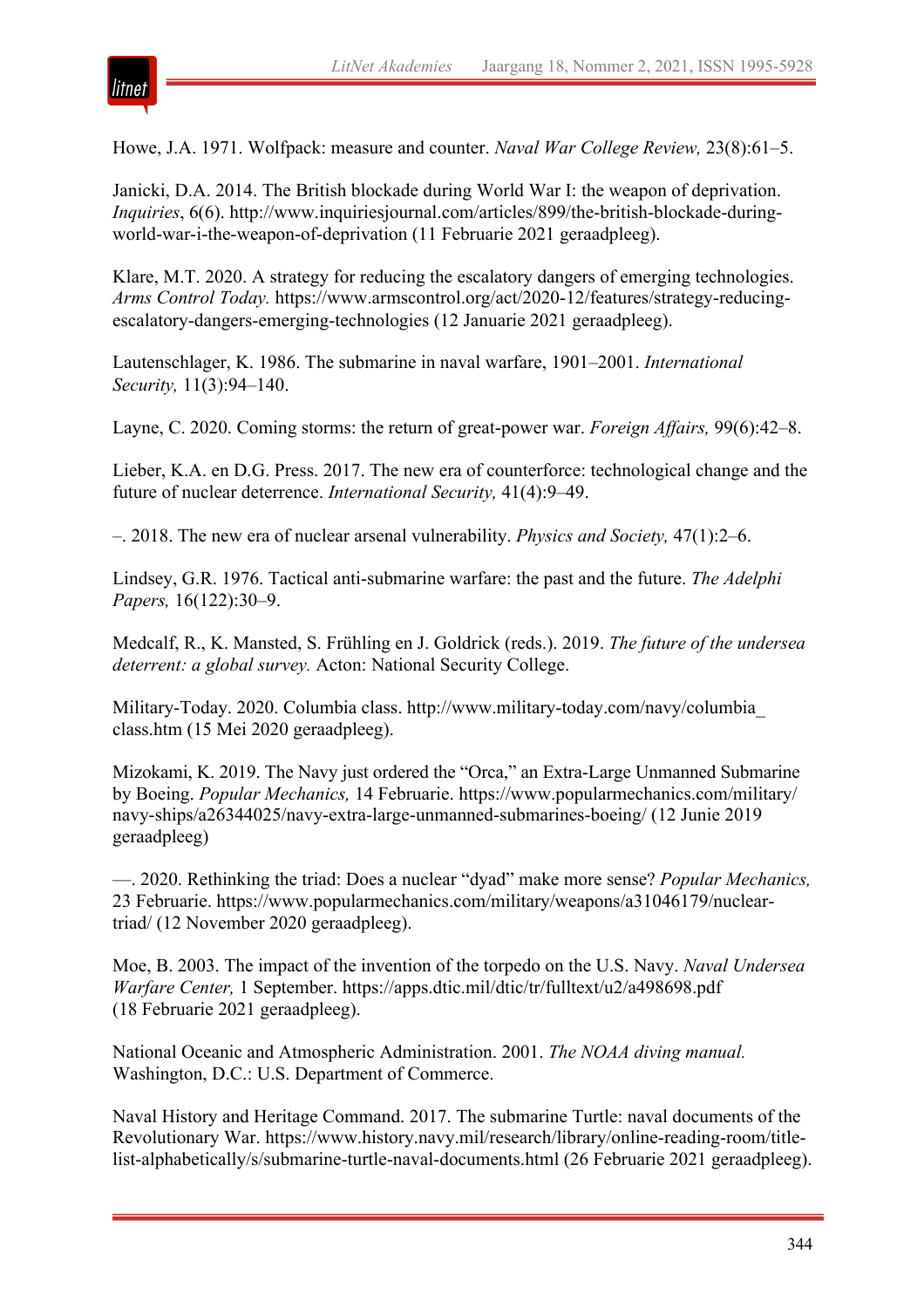

O'Rourke, R. 2020. Navy Columbia (SSBN-826) class ballistic missile submarine program: background and issues for Congress. *CRS Report,* 28 Julie. https://crsreports.congress.gov/ product/pdf/R/R41129/182 (21 Augustus 2020 geraadpleeg).

Osborn, K. 2019. This photo is dangerous: it could be the future of navy submarines. *The National Interest,* 24 Junie. https://nationalinterest.org/blog/buzz/photo-dangerous-it-couldbe-future-navy-submarines-63956 (12 Januarie 2020 geraadpleeg).

Peck, M. 2020. New anti-torpedo decoys could give U.S. Navy submarines a fighting chance against Russia or China. *The National Interest,* 3 Februarie. https://nationalinterest.org/blog/ buzz/new-anti-torpedo-decoys-could-give-us-navy-submarines-fighting-chance-againstrussia-or (20 Februarie 2020 geraadpleeg).

Roskill, S.W. 1956. *War at sea 1939–1945. Volume II: the period of balance.* London: HMSO.

Sagan, S.D. en K.N. Waltz (reds.). 2013. *The spread of nuclear weapons: an enduring debate.* 3de uitgawe. New York, Londen: W.W. Norton.

Sasgen, P. 2009. *Stalking the Red Bear: the true story of a U.S. Cold War submarine's covert operations against the Soviet Union.* New York: St. Martin's Press.

Scott, R. 2020. SeaGuardian UAS performs first flight trials. *Janes Navy International,* 125(8):6.

—. 2021. CNO visit reveals ODIN-HELCAP laser weapon transition plan. *Janes Navy International,* 126(1):7.

Skibba, R. 2020. The ripple effects of a space skirmish. *The Atlantic,* 12 Julie. https://www.theatlantic.com/technology/archive/2020/07/space-warfare-unregulated/614059/ (12 April 2021 geraadpleeg).

Snyder, R., B. Pelopidas, K.A. Lieber en D.G. Press. 2019. New era or new error? Technology and the future of deterrence. *International Security,* 43(3):190–3.

Taddiken, B. en K. Krock. 2021. 66 Years of undersea surveillance. *Naval History,* 35(1). https://www.usni.org/magazines/naval-history-magazine/2021/february/66-years-underseasurveillance (11 Maart 2021 geraadpleeg).

Tate, A. 2020. Research papers point to PLAN's next-gen submarine technologies. *Jane's Defence Weekly,* 57(17):4.

Toti, W.J. 2014. The hunt for full-spectrum ASW. *Proceedings,* 140(6). https://www.usni.org/magazines/proceedings/2014/june/hunt-full-spectrum-asw (5 Desember 2020 geraadpleeg).

Vavasseur, X. en R. Scott. 2020. Quiet revolution: FREMM multi-mission frigates strengthen the backbone of France's surface fleet. *Janes Navy International,* 125(8):20–5.